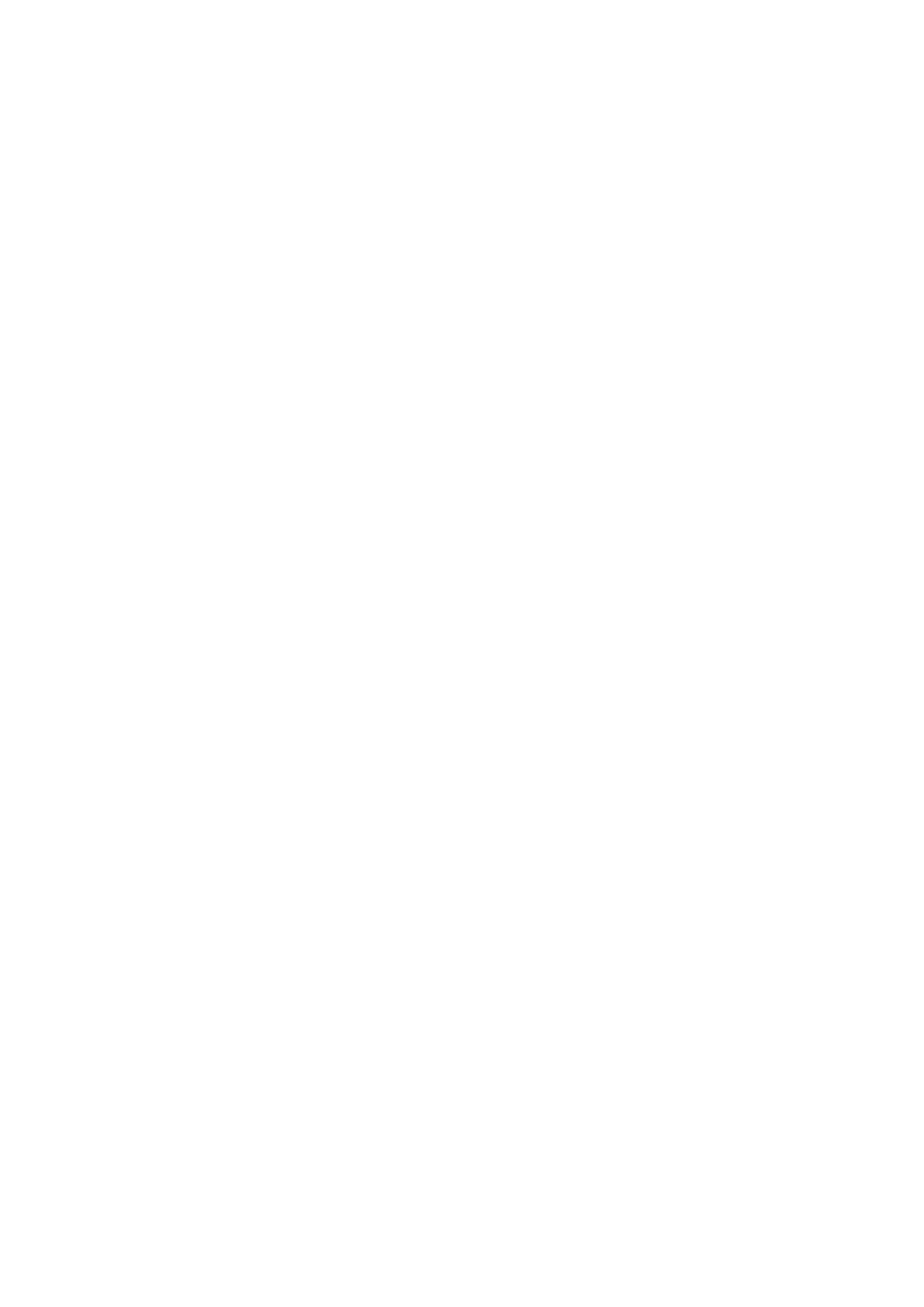# Brief Forms in Medieval and Renaissance Hispanic Literature

Edited by

Barry Taylor and Alejandro Coroleu

Cambridge **Scholars** Publishing

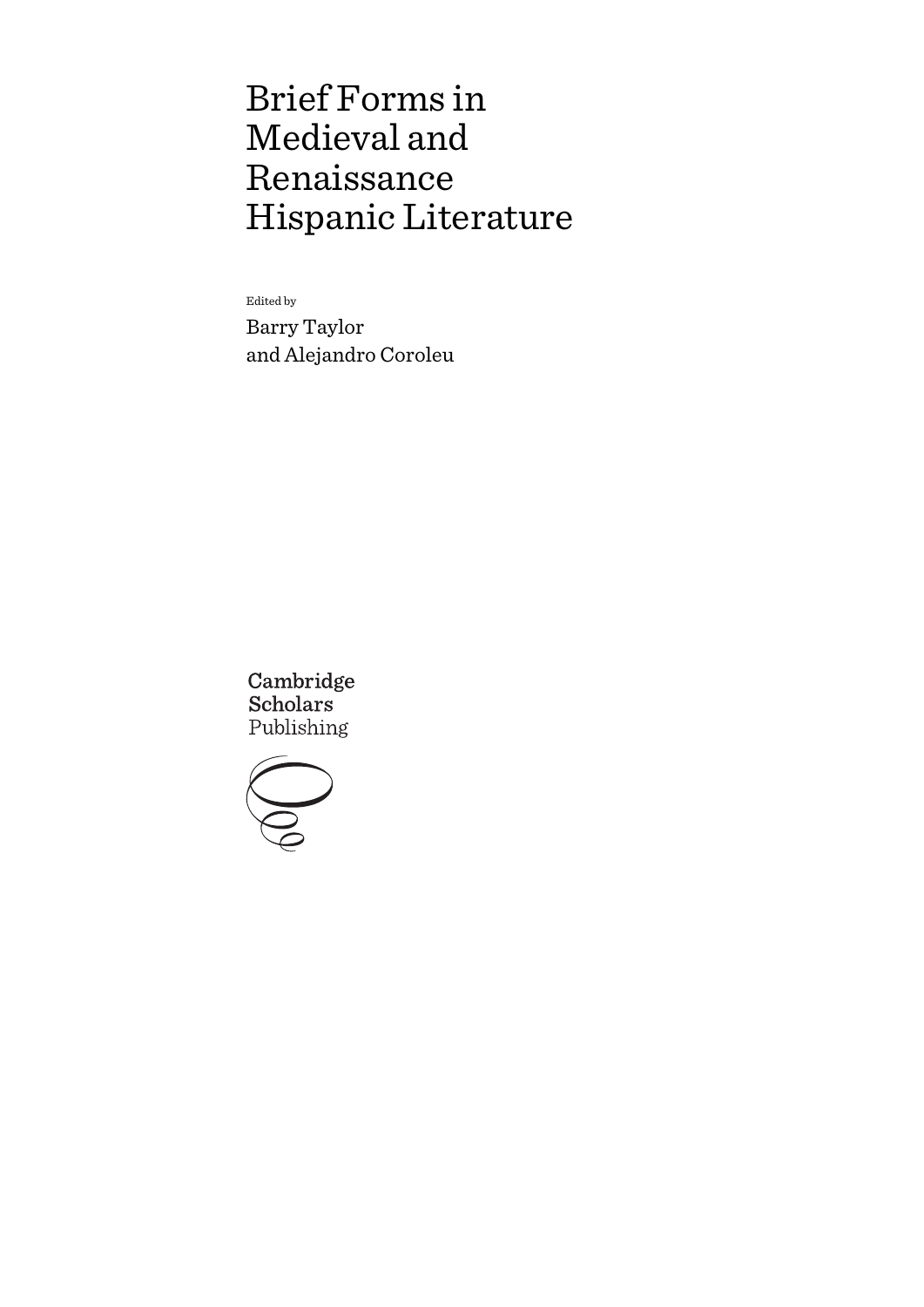Brief Forms in Medieval and Renaissance Hispanic Literature

Edited by Barry Taylor and Alejandro Coroleu

This book first published 2017

Cambridge Scholars Publishing

Lady Stephenson Library, Newcastle upon Tyne, NE6 2PA, UK

British Library Cataloguing in Publication Data A catalogue record for this book is available from the British Library

Copyright © 2017 by Barry Taylor, Alejandro Coroleu and contributors

Cover illustration: Giulio Cesare Capaccio, *Trattato delle imprese in IV. Libri diviso* (In Napoli: ex Officina Horatii Salviani, 1592), III, 6. (London, Dr Williams's Library, 2009.D.1). The naturally noisy goose wisely escapes its pursuers by holding a stone in its beak to ensure its silence (Plutarch, *De garrulitate*, *Moralia* 510A-B).

All rights for this book reserved. No part of this book may be reproduced, stored in a retrieval system, or transmitted, in any form or by any means, electronic, mechanical, photocopying, recording or otherwise, without the prior permission of the copyright owner.

ISBN (10): 1-4438-9139-8 ISBN (13): 978-1-4438-9139-4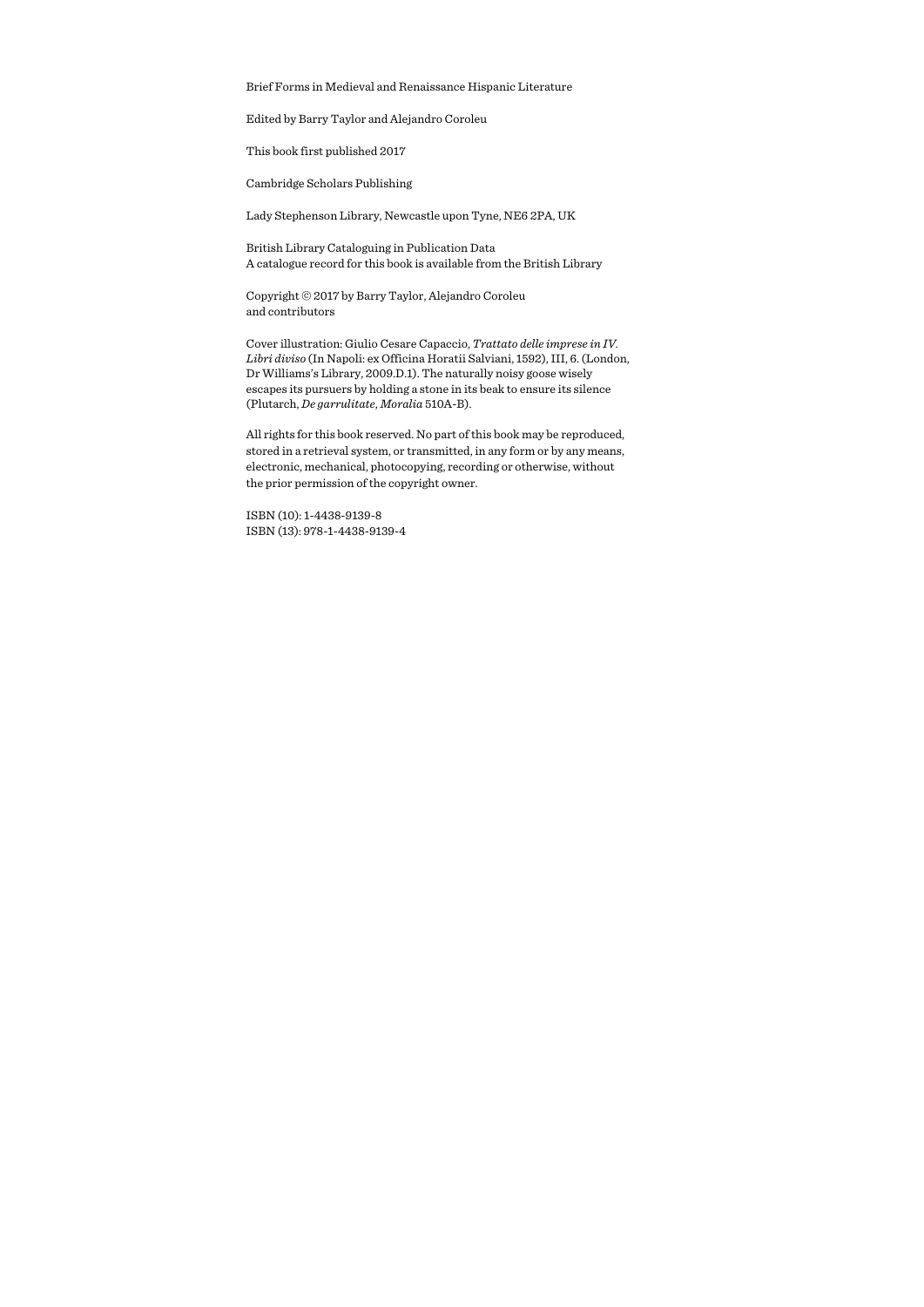# **CONTENTS**

| Barry Taylor and Alejandro Coroleu                                                                                                                            |
|---------------------------------------------------------------------------------------------------------------------------------------------------------------|
| The Reception of Ramon Llull's Collections of Proverbs<br><b>Francesc Tous Prieto</b>                                                                         |
| Ferrer Saiol's Fourteenth-Century Catalan Translation of Palladius'<br>Raimon Sebastian                                                                       |
| On the Eastern Origin and Iberian Analogues of Geoffrey Chaucer's<br>Francesc J. Gómez                                                                        |
| Antonio Beccadelli il Panormita's De dictis et factis regis Alphonsi<br><b>Barry Taylor</b>                                                                   |
| On the Circulation of the Latin Miscellany in Renaissance Spain 89<br>Alejandro Coroleu                                                                       |
| The Enigmatic Mountain: Canigou's Black Lake and its Demonic<br>Eulàlia Miralles                                                                              |
| The Epigram and Definitions of the Sonnet in Sixteenth-Century Spain,<br>from Herrera to Garcilaso: Notes on an Historiographical Problem 114<br>Roland Béhar |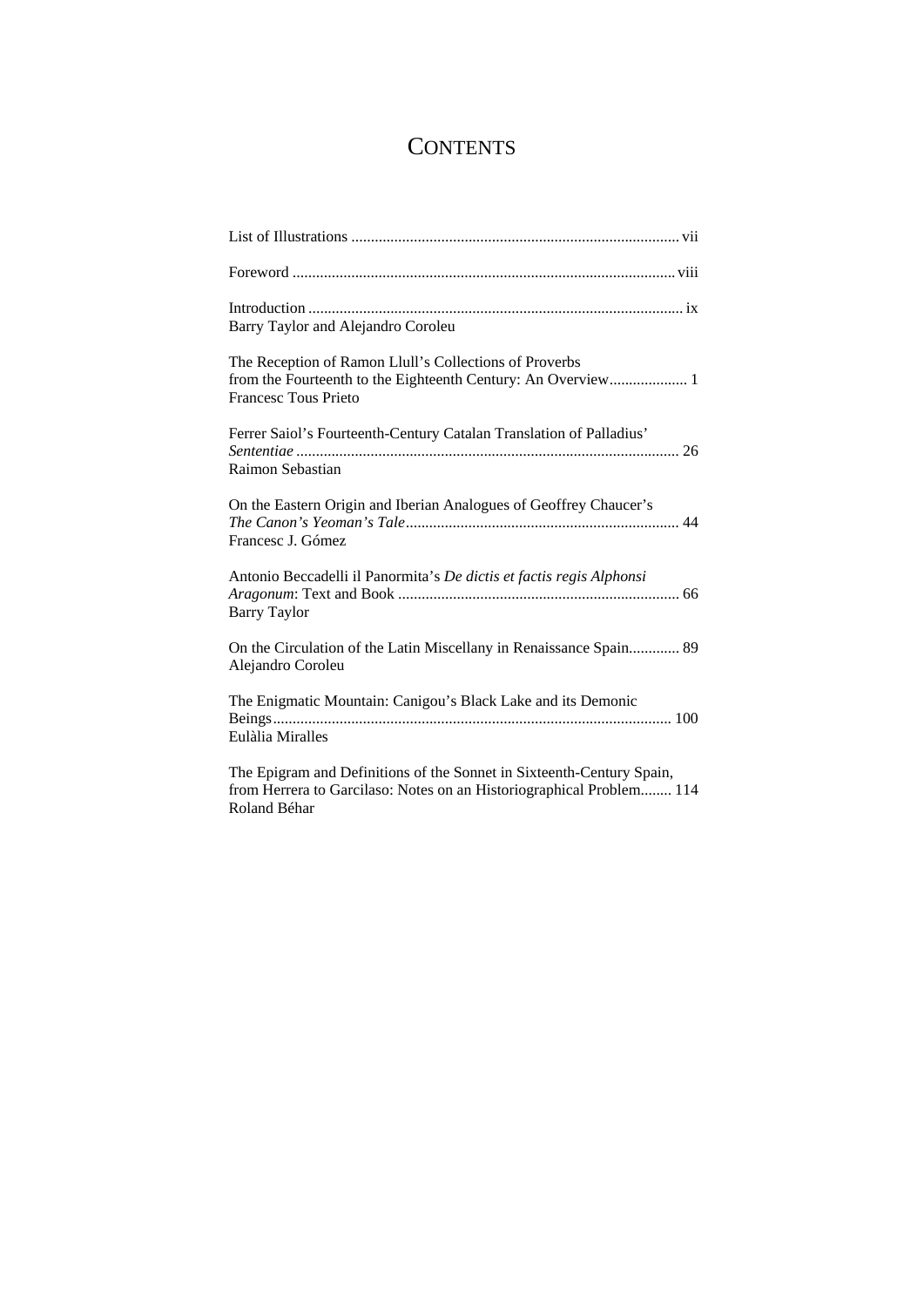#### vi Contents

| A Mirror for Mexican Princes: Reconsidering the Context and Latin<br>Andrew Laird                                              |
|--------------------------------------------------------------------------------------------------------------------------------|
| On the Presence of Alciato's Emblems in the Work of Baltasar de Vitoria,<br>Cirilo García Román and Alejandro Martínez Sobrino |
| Sixteenth- and Seventeenth-Century Spanish Collections of Brief<br>Iveta Nakládalová                                           |
|                                                                                                                                |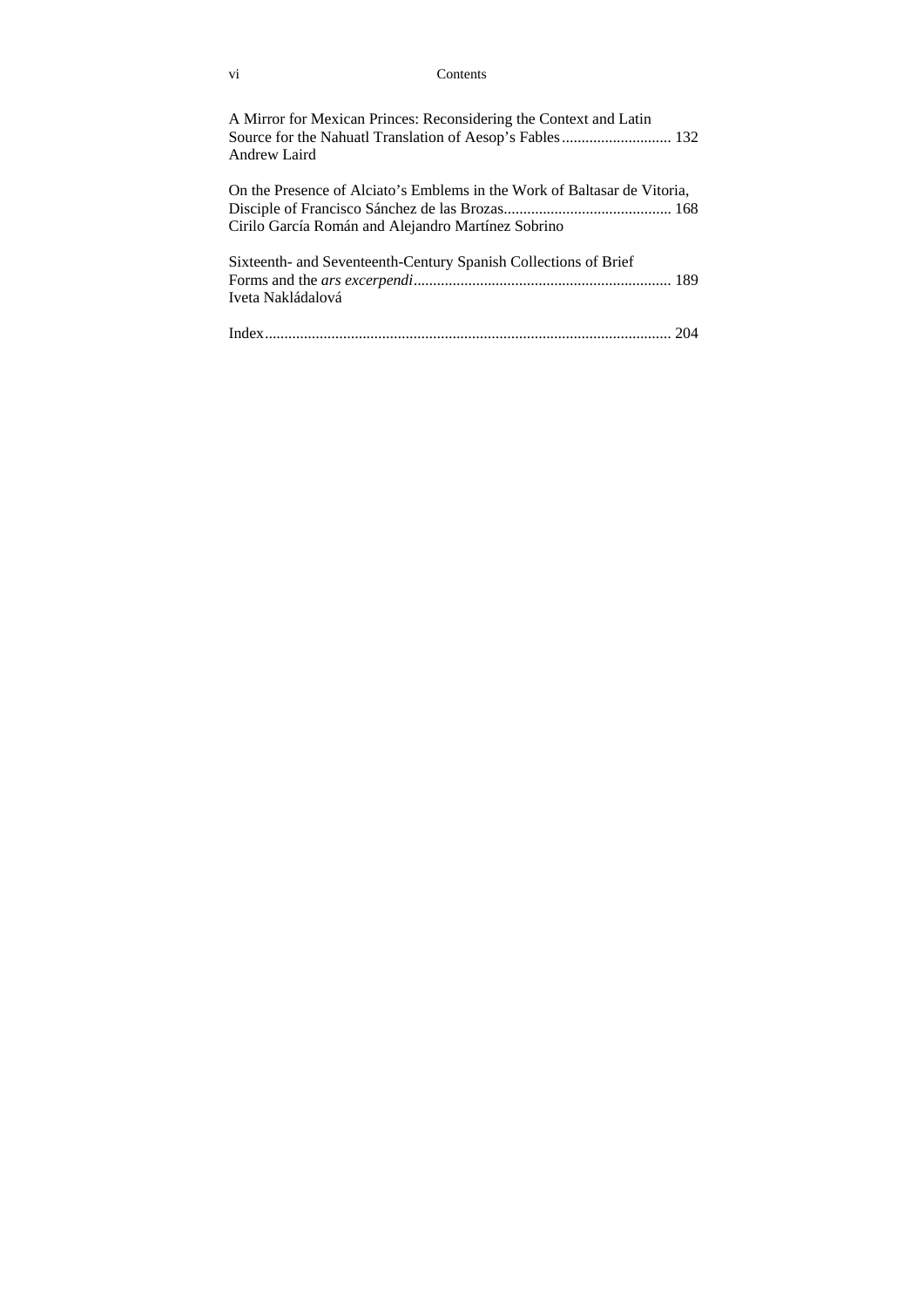# LIST OF ILLUSTRATIONS

- Fig. 1 Andrea Alciato, *Emblematum liber*, Augsburg, 1531, fol. 67.
- Fig. 2 Andrea Alciato, *Emblematum liber*, Augsburg, 1531, fol. 610.
- Fig. 3 Andrea Alciato, *Emblematum liber*, Augsburg, 1531, fol. 247.
- Fig. 4 Andrea Alciato, *Emblematum liber*, Augsburg, 1531, fol. 300.
- Fig. 5 Andrea Alciato, *Emblematum liber*, Augsburg, 1531, fol. 40.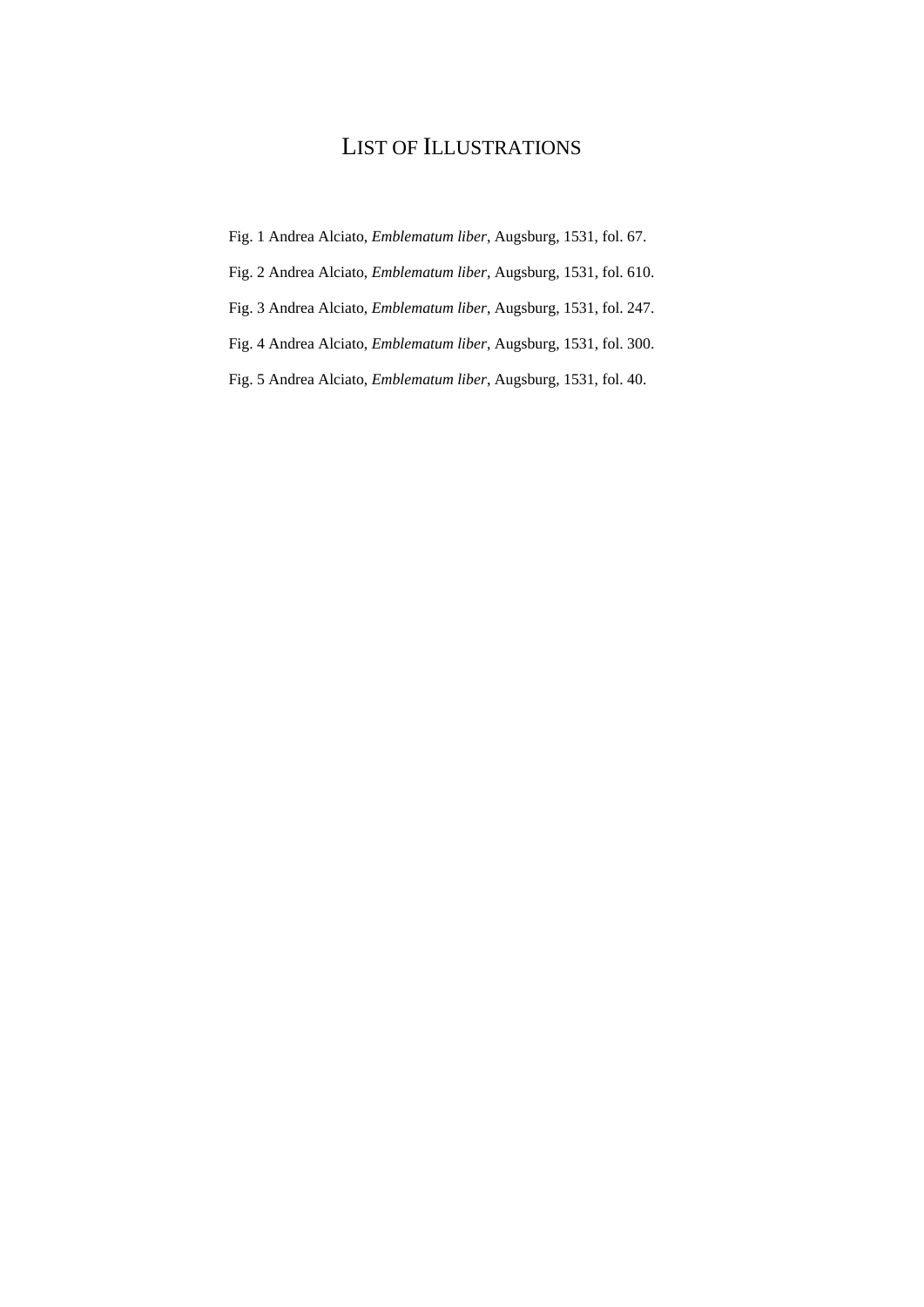# FOREWORD

These studies have their origin in a conference held at the Institute of Modern Language Research, School of Advanced Study, University of London, on 4 March 2016. We would like to express our gratitude to Professor Catherine Davies and Ms Jane Lewin for their moral and practical support during the course of the conference. To provide more complete coverage of the subject, an introductory note and two additional papers –"Ferrer Saiol's fourteenth-century Catalan translation of Palladius' *sententiae*" and "On the circulation of the Latin miscellany in Renaissance Spain"– were written specifically for the volume. Publication of this book is part of Project FFI2013-41056-P (*Scriptores Latini Minores*, 2014-2017) and of Project FFI2014-53050-C5-4-P (*Traducción al catalán y cultura latina en la Corona de Aragón, 1380-1530: obras de tradición clásica y humanistica,* 2015-2018) awarded by the Spanish Ministerio de Economía, Industria y Competitividad.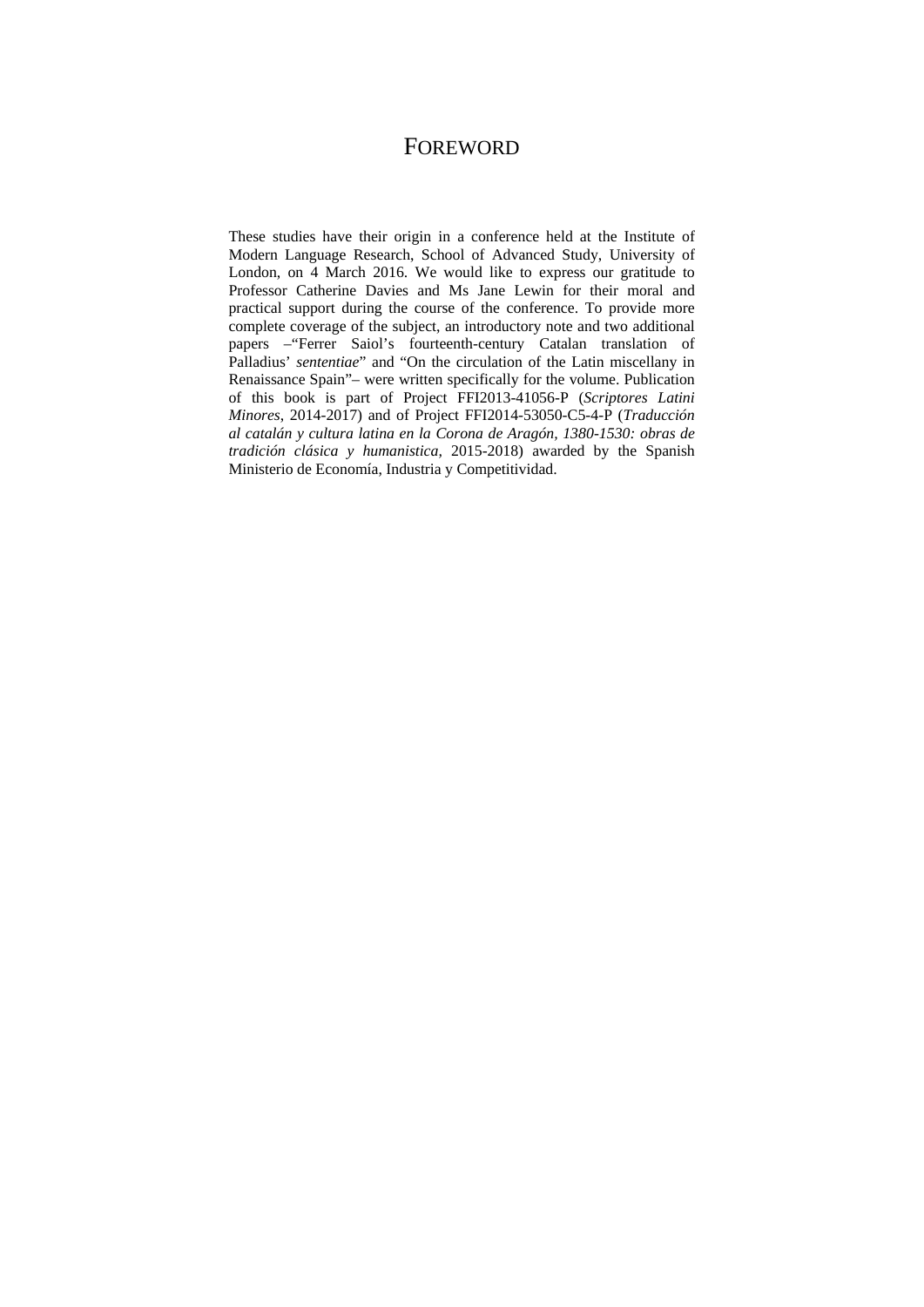## INTRODUCTION:

## SIMPLE FORMS, BRIEF FORMS

# BARRY TAYLOR AND ALEJANDRO COROLEU

#### **Simple Forms**

In Halle in 1930 André Jolles (1874-1946) published his *Einfache Formen*. These 'Simple Forms' were

Legende  $(legend)^1$ Sage (saga) Mythe (myth) Rätsel (riddle) Spruch (proverb) Kasus (case) Memorabile Märchen (folk or fairy tale) Witz (joke, witticism).

 $\overline{a}$ 

Jolles's approach was that of the anthropologist. He viewed these Simple Forms as structuring principles operative in language before their actualization in specific legends, sagas, folktales, etc. (Schwartz, p. 728).

Indeed, Wellek and Warren draw parallels with the taxonomy of orally transmitted works which began in the 1930s and culminated in Stith Thompson's *Motif-index of folk-literature: a classification of narrative elements in folk-tales, ballads, myths, fables, mediæval romances, exempla, fabliaux, jest-books, and local legends* in 1955:

<sup>&</sup>lt;sup>1</sup> Translations by Peter J. Schwartz: see André Jolles, "Legend: From Einfache *Formen"*, translation and introduction by Peter J. Schwartz, *PMLA*, 182.3 (2013), 728-43.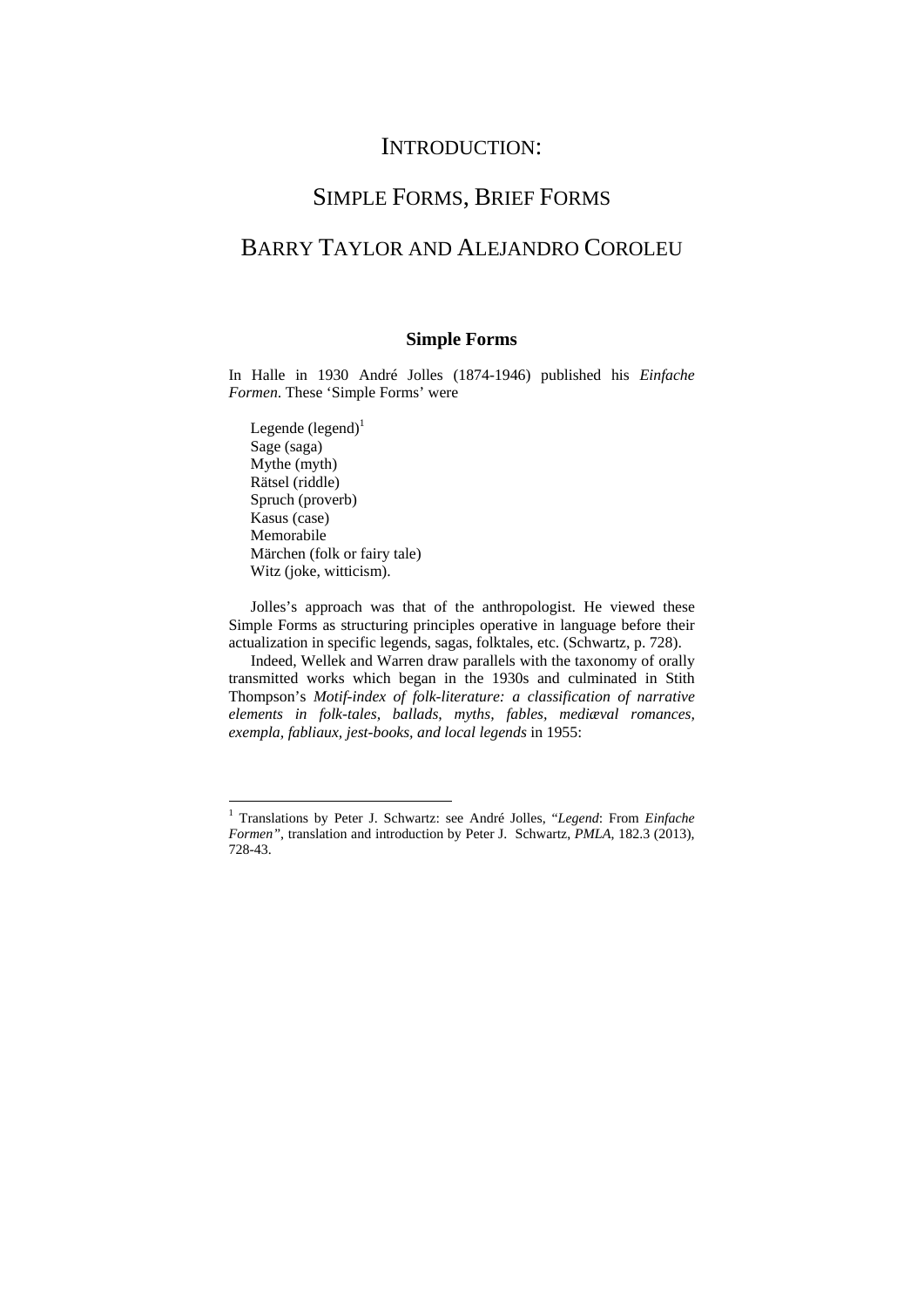Jolles's list corresponds roughly to the list of folk-types, or 'forms of popular literature', studied by Alexander H. Krappe in his *Science of Folk-Lore*, London 1930: the Fairy Tale, the Merry Tale (or Fabliau), the Animal Tale, the Local Legend, the Migratory Legend, the Prose Saga, the Proverb, the Folk-Song, the Popular Ballad, Charms, Rhymes and Riddles.<sup>2</sup>

#### **Brief Forms**

One literary manifestation of Simple Forms was as Brief Forms. Brevity as a model of style has a long history in written literature.<sup>3</sup>As Varro has it:

omnis oratio cum debeat dirigi ad utilitatem, ad quam tum denique pervenit, si est aperta et brevis, quae petimus, quod obscurus et longior orator est odio

[All speaking ought to be aimed at practical utility, and it attains this only if it is clear and brief: characteristics which we seek, because an obscure and longish speaker is disliked.<sup>[4]</sup>

The medieval rhetoricians wrote of *abbreviatio*, which was conceived in two senses. First as a way of writing, and secondly as a process of reducing a long text to a short one: excerpting and epitomising.<sup>5</sup>

Although the Ancients did not consider Brief Forms a category, they do nevertheless describe them. Cicero, Quintilian and the pseudo-Ciceronian *Auctor ad Herennium* defined these brief forms:

*sententia (Ad Herennium*, 4. 17) *exemplum (Ad Herennium*, 4. 49) *chria* (Quintilian, *Institutiones oratoriae*, 1. 9)

<sup>2</sup> René Wellek and Austin Warren, *Theory of Literature* (Harmondsworth: Peregrine, 1976), pp.236 and 309.

<sup>3</sup> Ernst Robert Curtius, "Brevity as an Ideal of Style", in his *European Literature and the Latin Middle Ages*, tr. Willard R. Trask (London: Routledge and Kegan Paul, 1953), pp. 487-94; Barry Taylor, "La brevedad como ideal estilístico en la prosa temprana", ed. Juan Paredes, *Medioevo y literatura*: *actas del V Congreso de la Asociación Hispánica de Literatura Medieval* (Granada: Universidad, 1995), pp. 373-81.

<sup>&</sup>lt;sup>4</sup> De lingua latina, 8.11: Varro, On the Latin Language, with an English translation by Roland G. Kent, 2 vols (London: Heinemann, 1938) II, pp. 390-91.

<sup>&</sup>lt;sup>5</sup> Godofredo de Vinsauf, Poetria nova, ed. and Spanish tr. Ana María Calvo Revilla (Madrid: Arco/Libros, 2008), lines 695-741; text pp. 166-69; study pp. 85- 88.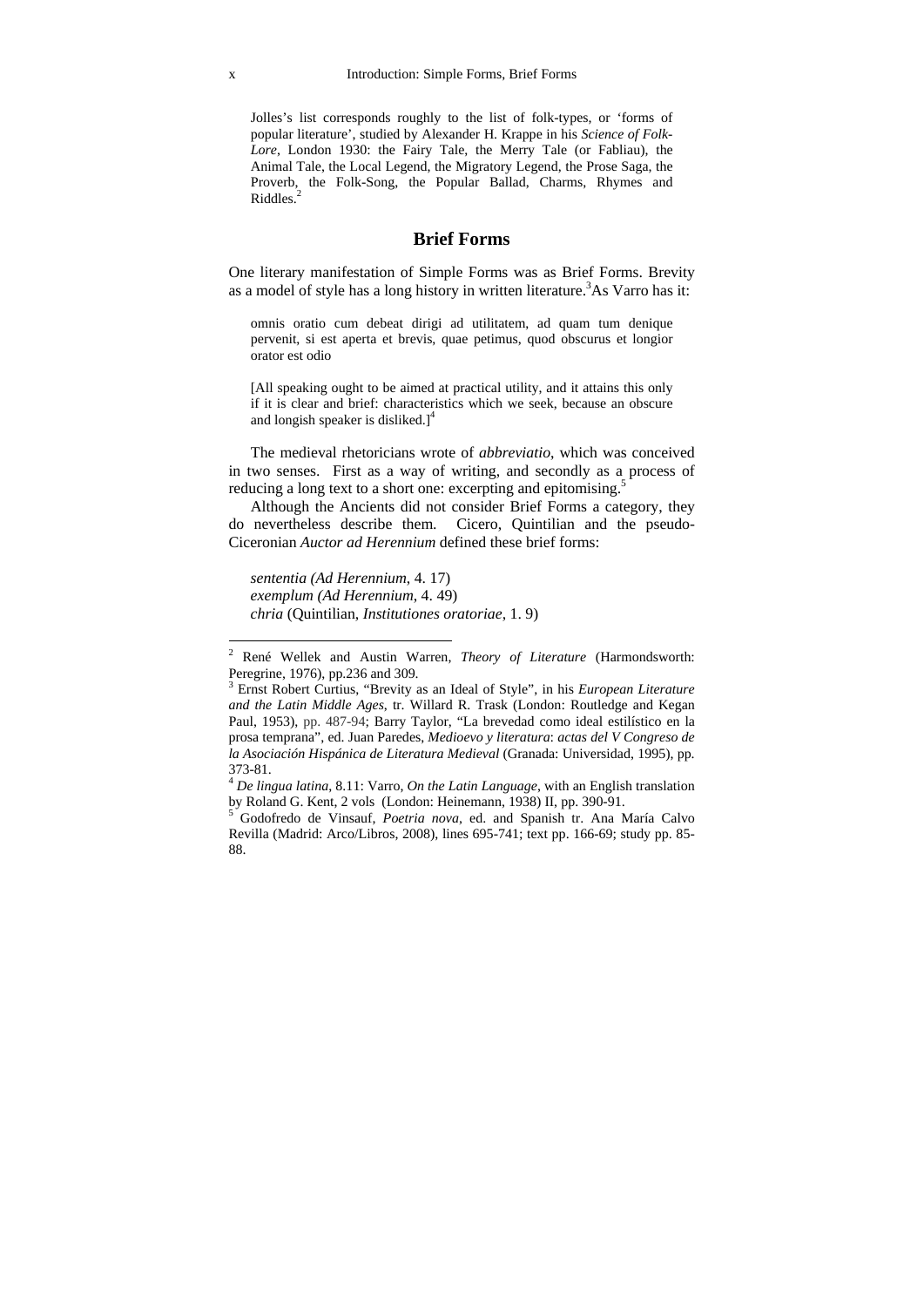*fabula (Ad Herennium*, 1. 8).

 $\overline{a}$ 

Although epigraph and epigram were not theorised until the sixteenth century,6 Jolles's *Witz* appears among the Ancients as *facetia* and *dicacitas* (Cicero, *Orator,* 26, 87).

This corpus stayed constant until the appearance of Alciato's emblems in  $1531<sup>7</sup>$  The pared-down quality of Simple Forms has given them the ability to recur across cultures. The studies gathered here focus on their reception in Hispanic culture from the Middle Ages to circa 1650. They scrutinise several of the simple forms which are also brief forms: the proverb (Jolles's *Spruch*, the rhetoricians' *sententia*) [Tous, Laird]; the tale (Jolles's *Märchen*, the rhetoricians' *exemplum*) [Gómez, Sebastian, Laird]; the apophthegm (a fusion of tale and proverb, the rhetoricians' *chria*) [Taylor]; the legend (Jolles's *Legende*, the rhetoricians' *fabula*) [Miralles]; epigraph and epigram (Jolles's *Witz*) the rhetoricians' *facetiae* and *dicacitas* [Béhar]; the creation of brief forms from longer works [Nakládalová, Coroleu, Sebastian]; and the more learned forms untreated by Jolles, the erudite emblem [García Román and Martínez Sobrino] and even more scholarly *adversaria* [Coroleu].

We close with Gracián's celebratedly brief encomium of the beguiling efficiency of the brief:

*No cansar*. Suele ser pessado el hombre de un negocio, y el de un verbo. La brevedad es lisongera, y más negociante; gana por lo cortés lo que pierde por lo corto. Lo bueno, si breve, dos vezes bueno; y aun lo malo, si poco, no tan malo. Más obran quintas essencias que fárragos; y es verdad común que hombre largo raras vezes entendido, no tanto en lo material de la disposición quanto en lo formal del discurso. Ai hombres que sirven más de embaraço que de adorno del universo, alajas perdidas que todos las desvían. Escuse el Discreto el embaraçar, y mucho menos a grandes personajes, que viven mui ocupados, y sería peor desazonar uno dellos que todo lo restante del mundo. Lo bien dicho se dize presto.<sup>8</sup>

<sup>6</sup> Sagrario López Poza, "Góngora en la trayectoria aureosecular", in ed. Juan Matas Caballero et al*, Góngora y el epigrama: estudios sobre las décimas* (Madrid: Iberoamericana, 2013), pp. 9-42 (pp. 11-12).

<sup>7</sup> For the medieval antecedents of the emblem, see Alison Saunders, "Is it a Proverb or an Emblem? French Manuscript Predecessors of the Emblem Book", *Bibliothèque d'Humanisme et Renaissance*, 55 (1993), 83-111. <sup>8</sup>

Baltasar Gracián, *Oráculo manual y arte de prudencia*, ed. Emilio Blanco (Madrid: Cátedra, 1995), no. 105 (pp. 159-60).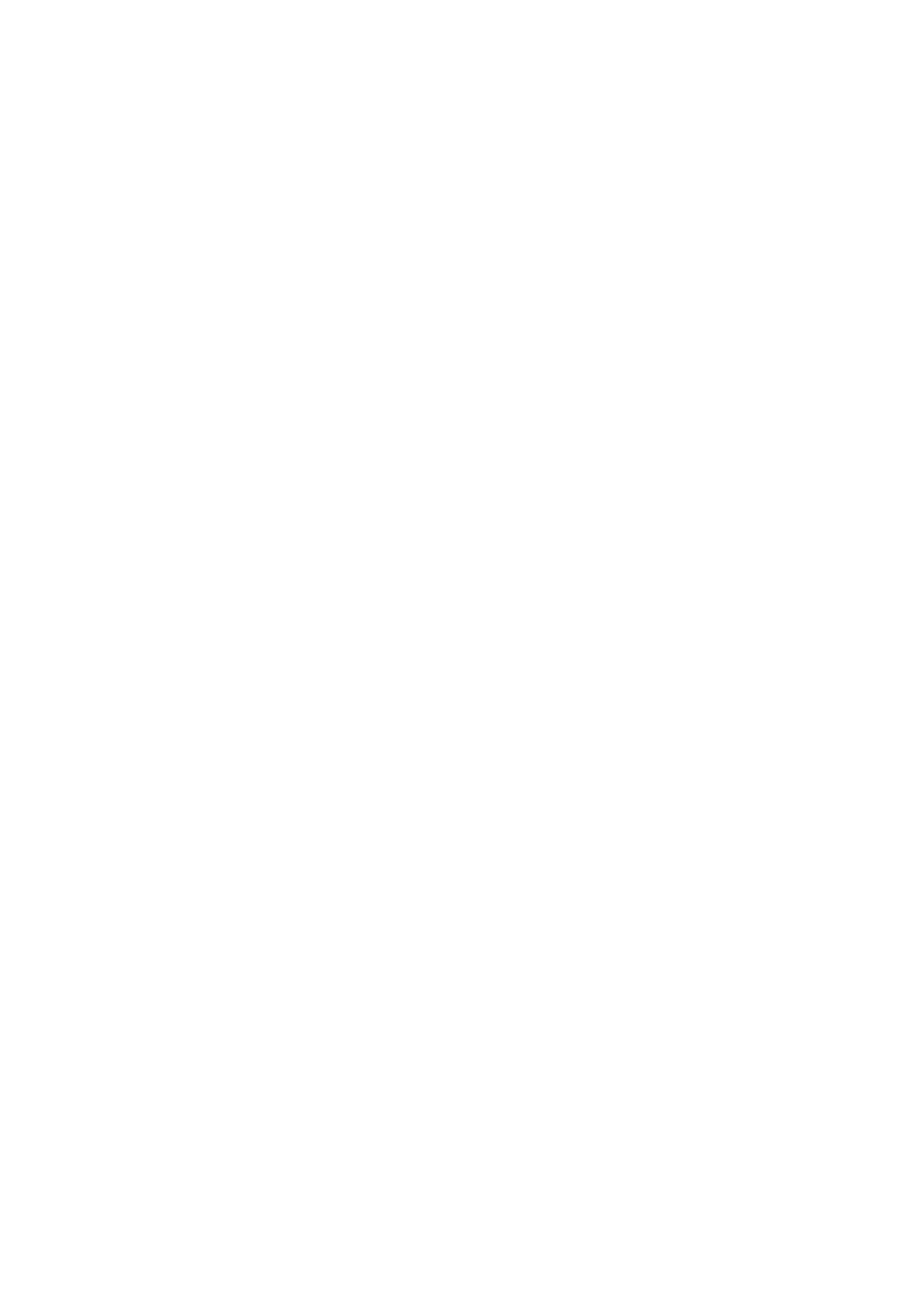# THE RECEPTION OF RAMON LLULL'S COLLECTIONS OF PROVERBS FROM THE FOURTEENTH TO THE EIGHTEENTH CENTURY. AN OVERVIEW<sup>1</sup>

FRANCESC TOUS PRIETO (CDRL – UNIVERSITAT DE BARCLEONA)

#### **1. The proverbial work of Ramon Llull**

It is commonly acknowledged that Ramon Llull, who was born in Majorca in 1232 and died in 1315 or 1316, is one of the most outstanding and prolific authors of the late Middle Ages. Nowadays we know that Llull wrote more than 250 works. Some of them are brief monographs about specific theological, philosophical, moral or scientific matters, such as the set of books composed in Messina and Tunis between 1313 and 1315, but he also wrote very long compositions, often of encyclopaedic or compendious scope, such as the *Book of Contemplation* (1273-1274), the *Tree of Science* (1295-1296), novels like the *Romance of Evast and Blaquerna* (1276-1283) or the *Book of Wonders* (1287-1289), and even some of the formulations of his famous Art, such as the *Ars generalis*  ultima (1305-1308).<sup>2</sup> One of the reasons why Llull wrote such an

<sup>&</sup>lt;sup>1</sup> This article has been written in the frame of the Project FFI 2014-53050-C5-1-P, "Corpus Digital de Textos Medievales y Renacentistas", from the University of Barcelona, funded by the Department of Economy and Competitiveness of the Government of Spain; and also within the activities of the Research Group "Grup de Cultura i Literatura de la Baixa Edat Mitjana" (2014SGR119), funded by the Government of Catalunya.

 $2^2$  For general information about any Lullian work—both authentic or spurious—, manuscript or edition cited in this paper, see the Ramon Llull Data Base (Llull DB; accessed February 16, 2017), http://orbita.bib.ub.edu/llull/index.asp.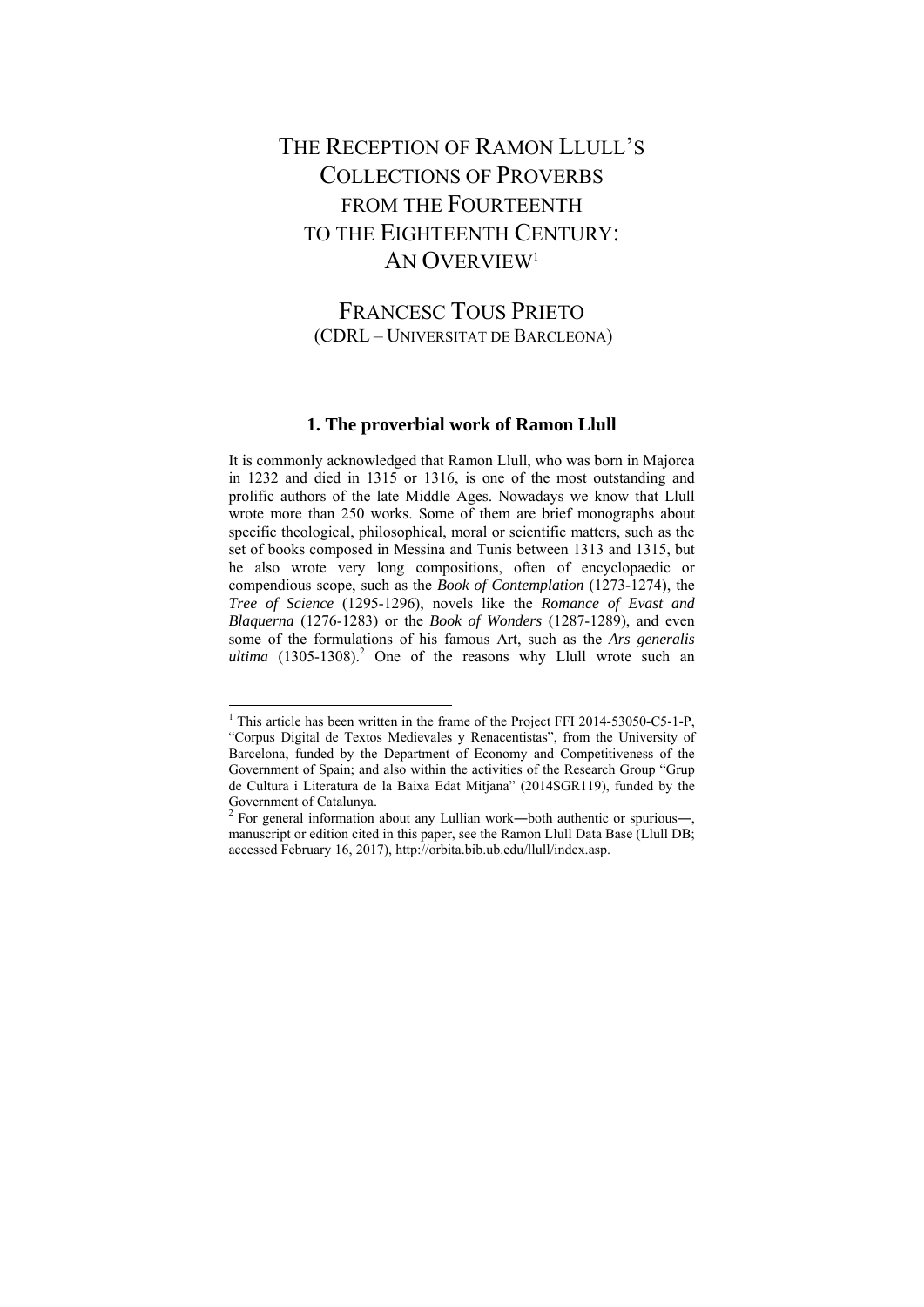extensive opus is his continuous drive for formal and generic variation and experimentation.

Llull was essentially a lay and non-scholar missionary who, after a striking spiritual conversion circa 1262, had assumed the responsibility of preaching to Muslims, Jews or other groups of infidels to convince them that the Christian faith was the only truth. In addition, he claimed that he had received a divinely inspired intellectual method or technique, that he called the Art, which enabled Christian preachers to prove by "necessary arguments", that is, by rational rather than by "authoritative" means, the articles of their faith. When Llull first taught the Art at the University of Paris (1287-1289), the teachers and scholars of the Sorbonne considered it an eccentric and useless intellectual tool made up by an autodidactic and untrained layman. Llull's peripheral position within his world―both geographical and intellectual―compel him to great and constant efforts throughout his career to find new ways and instruments to propagate the Art and his ideas. This effort includes the aim to connect with all kind of audiences. Llull sought the favour of scholars, popes and the church hierarchy, some of the most powerful rulers of his time—beginning with the French kings―, but he also wrote many works addressed to laymen or even to the Muslim sages he intended to convert. Each of these audiences had their own cultural and literary background, and therefore Llull was aware that he had to use their own codes, languages or genres.<sup>3</sup>

Therefore, in order to achieve his goals and reach these audiences, Llull was not only a plurilingual author―he could write in Catalan, Occitan (for poetry), Latin (usually with help) and Arabic, and he commanded translations of some of his prose works into Occitan and French―but also a very versatile one. Within his opus, we can find theoretical, complex and speculative works―for example the different versions of the Art, from the *Ars compendiosa inveniendi veritatem* (1276) to the *Ars generalis ultima*―, but at the same time, there are encyclopaedias for laymen (*Tree of Science*); pedagogical treatises for young people

<sup>&</sup>lt;sup>3</sup> The most up-to-date recent introduction to Llull's biography, works and thought written in English can be found in Alexander Fidora and Josep E. Rubio, ed., *Raimundus Lullus. An Introduction to his Life, Works and Thought*, trans. Robert D. Hughes, Anna A. Akasoy and Magnus Ryan (Turnhout: Brepols, 2008). A complete account of the evolution and operation of the Art is provided by Anthony Bonner, *The Art and Logic of Ramon Llull. A User's guide* (Leiden / Boston: Brill, 2007). For an overview of Llull's literary work, the techniques he used to disseminate it and his lay condition, see Lola Badia, Joan Santanach and Albert Soler, *Ramon Llull as a Vernacular Writer: Communicating a New Kind of Knowledge*, trans. Robert D. Hughes (London: Tamesis, 2016).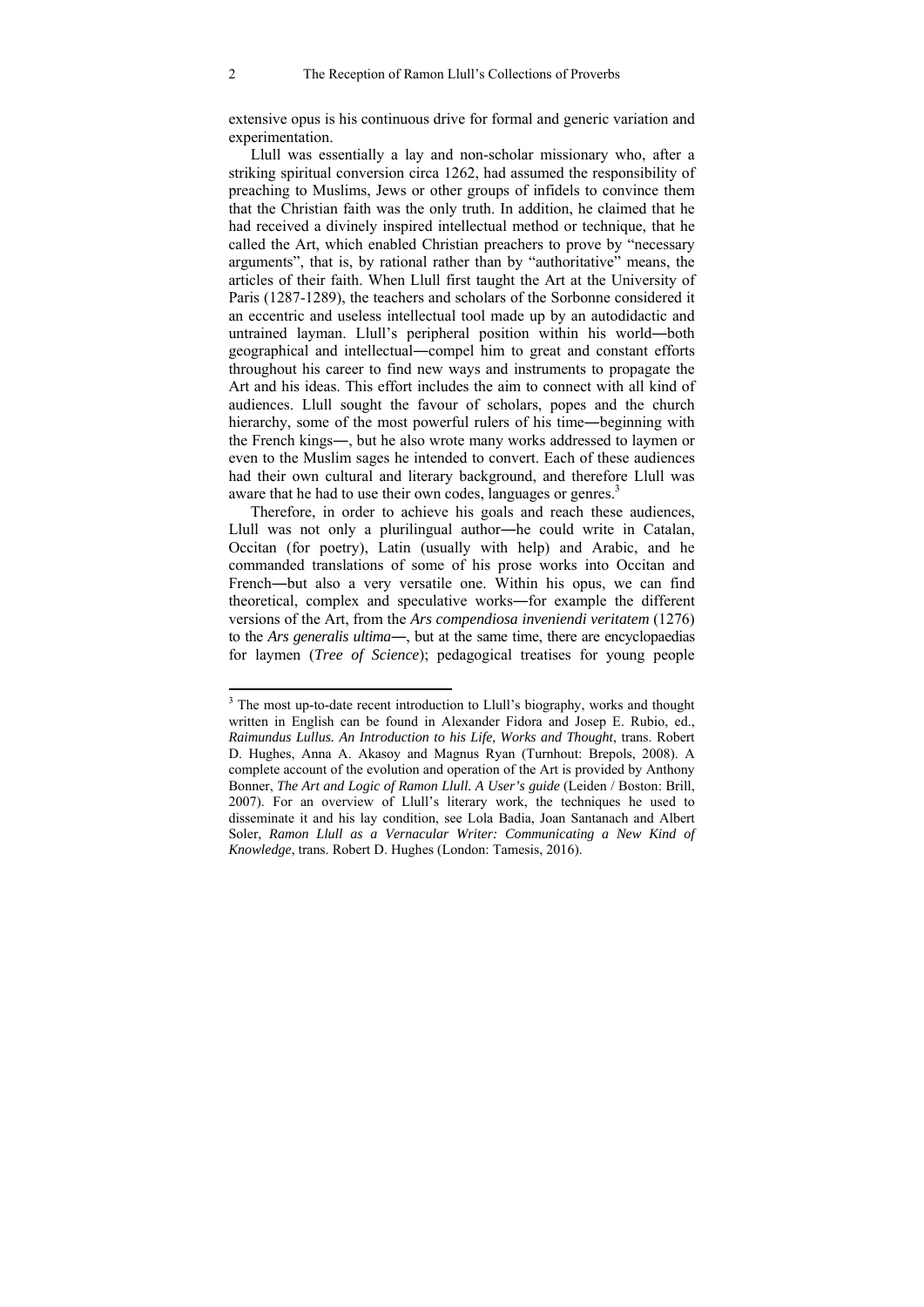#### Francesc Tous Prieto 3

(*Children's Doctrine*, 1274-1276; *Book of the Intention*, 1276-1283); novels; didactic, liturgical, autobiographical or Mariological poems (*Hours of Our Lady*, 1292; *One Hundred Names of God*, 1292; *Song of Ramon*,1301; *The Counsel*, 1311); dialogues such as the *Book of the Gentile and the Three Sages* (1274-1276) or the *Liber disputationis Petri et Raimundi* (1311); mystical works (*Book of the Lover and the Beloved*, 1283; *Tree of the Philosophy of Love*, 1298); or collections of short narratives (*Tree of Examples*, 1295-1296). Most of these last books were composed originally in Catalan and, in some cases, subsequently translated into Latin. Llull was able to compensate for his lack of formal education and the peripheral position that we have described with an uncommon intelligence and exceptional creativity. Literary genres, even though Llull had rejected them at the beginning of his career,<sup>4</sup> played a far from negligible role in his programme of disseminating the Art and his thought. Llull the writer, who himself had been a troubadour before his spiritual conversion, shows us in his works that he was very familiar with the secular literature of his time.<sup>5</sup> The disdain he felt towards it from 1263 on did not prevent him from restoring and transforming it into a useful tool for the correct education of laymen or a powerful instrument to catch the attention, interest or support of his addressees.<sup>6</sup>

Another didactic and literary genre that Llull cultivated intensively was the proverb. Although he had been much attracted by brief forms and concise and laconic style since his first works, most of his collections of proverbs and other kinds of sentences series were composed between 1290

 4 In chapter 118 of the *Book of Contemplation*, Llull demonstrates a general and radical repulsion towards the practices of the "joglars"—a concept in which the author fuses the figures of the jongleur (the performer) and the troubadour (the composer). He states that their words promote wars, disputes and battles between princes, knights and people, and encourage women to lust and to deceive their husbands. See Ramon Llull, *Llibre de contemplació*, ed. Miquel Ferrà (Palma de Mallorca: Comissió Editora Lul·liana, 1910), vol. 3, p. 98.

 $<sup>5</sup>$  In 1311 Llull dictated an autobiography to a Carthusian monk of the Parisian</sup> monastery of Vauvert, the *Vita Coaetanea*. The text begins with the following revelation: "Ramon, while still a young man and seneschal to the king of Majorca, was very given to composing worthless songs and poems and to doing other licentious things", Ramon Llull, *A Contemporary Life*, ed. and trans. Anthony Bonner (Barcelona / Woodbridge: Barcino / Tamesis, 2010), p. 31.

 $6$  Llull dedicated some of his works—or his manuscripts—to the sovereigns he wanted to influence, such as James II of Catalunya-Aragon (1291-1327), Philip IV of France (1285-1314) or Pietro Gradenigo, doge of Venice (1291-311).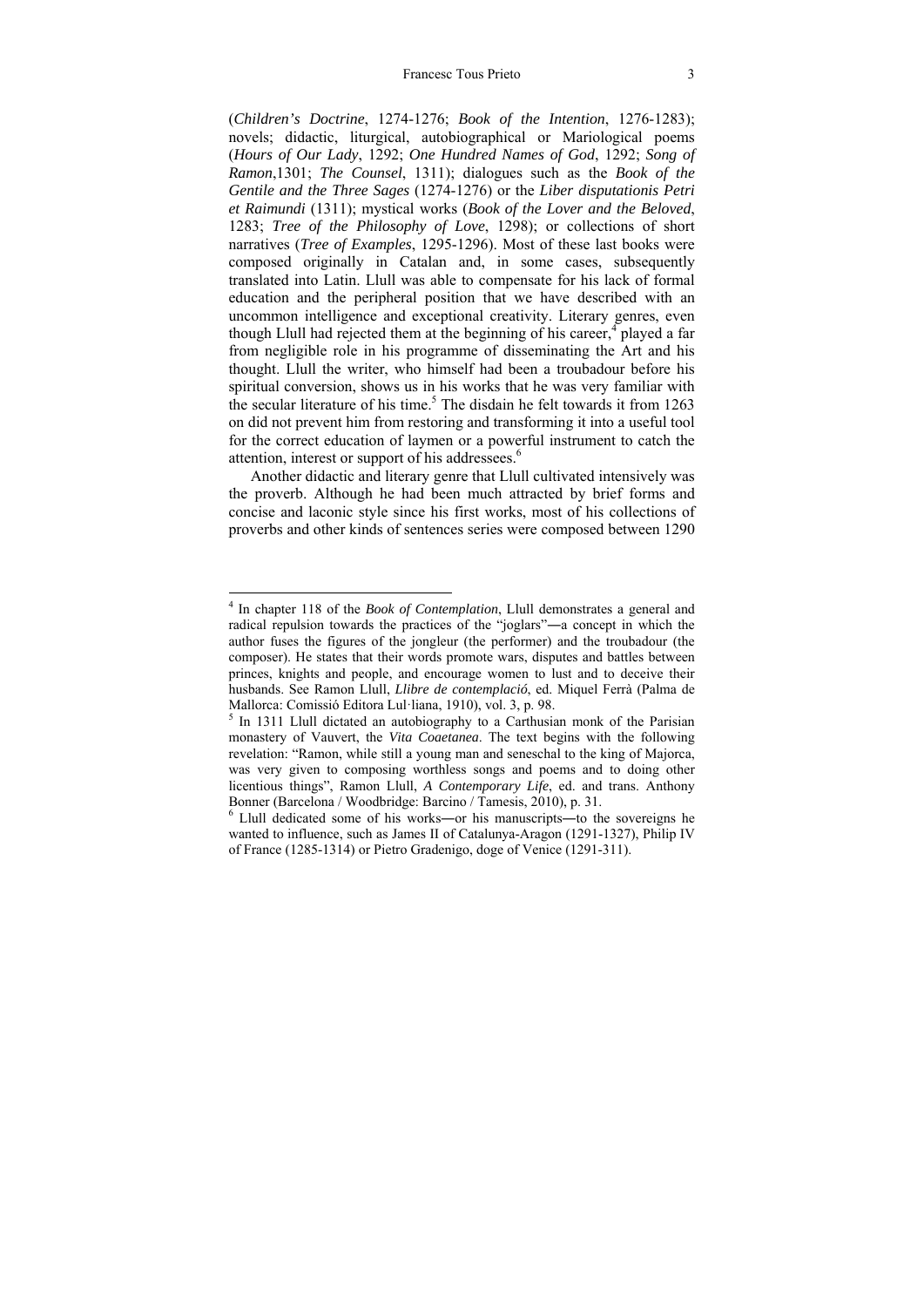and  $1309$ .<sup>7</sup> Although the most famous and well-considered literary texts, such as the novels or certain poems, had eclipsed this area of his work, Llull also proved incredibly prolific and singular in this field. The Lullian proverb corpus is formed by the following five collections:

| <b>Title</b>                          | Number of<br>proverbs | Year      | <b>Place</b>        |  |
|---------------------------------------|-----------------------|-----------|---------------------|--|
| Tree of Examples                      | approx. $450$         | 1295-1296 | Rome                |  |
| Proverbs of<br>Ramon                  | approx. 6000          | 1296      | Rome                |  |
| Proverbs of the<br>New Rhetoric       | $50 + 11$             | 1301      | Cyprus              |  |
| The Thousand<br>Proverbs              | approx. 1000          | 1302      | At sea <sup>8</sup> |  |
| <i>Proverbs of</i><br><b>Teaching</b> | 175                   |           |                     |  |

**Table 1: Ramon Llull's collections of proverbs.** 

One of the most outstanding features of Lullian proverbial corpus is its formal, stylistic and thematic variation and richness. Each of these works has its own characteristics, scope and aims. However, we can use different kinds of criteria to classify them. In the first place, we can distinguish the "pure" collections from the "mixed" ones. Both the *Tree of Examples* and the *New Rhetoric* place the series of proverbs in a vaster context where proverbs share space with other rhetorical and exemplary devices, mainly short stories. In fact, the *Tree of Examples* is the first work where Llull uses proverbs explicitly. In the prologue the author explains that the collection―in fact, the fifteenth section of the *Tree of Science*―contains two different kinds of *exempla*: short narratives ("recontaments" in

 7 For a complete survey and analysis of these series, see Francesc Tous, "Les col·leccions de proverbis de Ramon Llull: estudi de conjunt i edició dels *Mil proverbis* i dels *Proverbis d'ensenyament*," PhD. diss., University of Barcelona, chapter III. 2, http://hdl.handle.net/10803/300593.

<sup>&</sup>lt;sup>8</sup> The colophon of the text states that the author wrote it "vinent d'oltra mar" ("coming from overseas"). In 1301-1302 Llull travelled to the eastern Mediterranean and visited Cyprus, Lesser Armenia, and perhaps Jerusalem. See Tous, "Les col·leccions de proverbis," chapter V.1, and Jordi Gayà, "Ramon Llull en Oriente (1301-1302): circunstancias de un viaje," *Studia Lulliana*, 37 (1997), 25-78.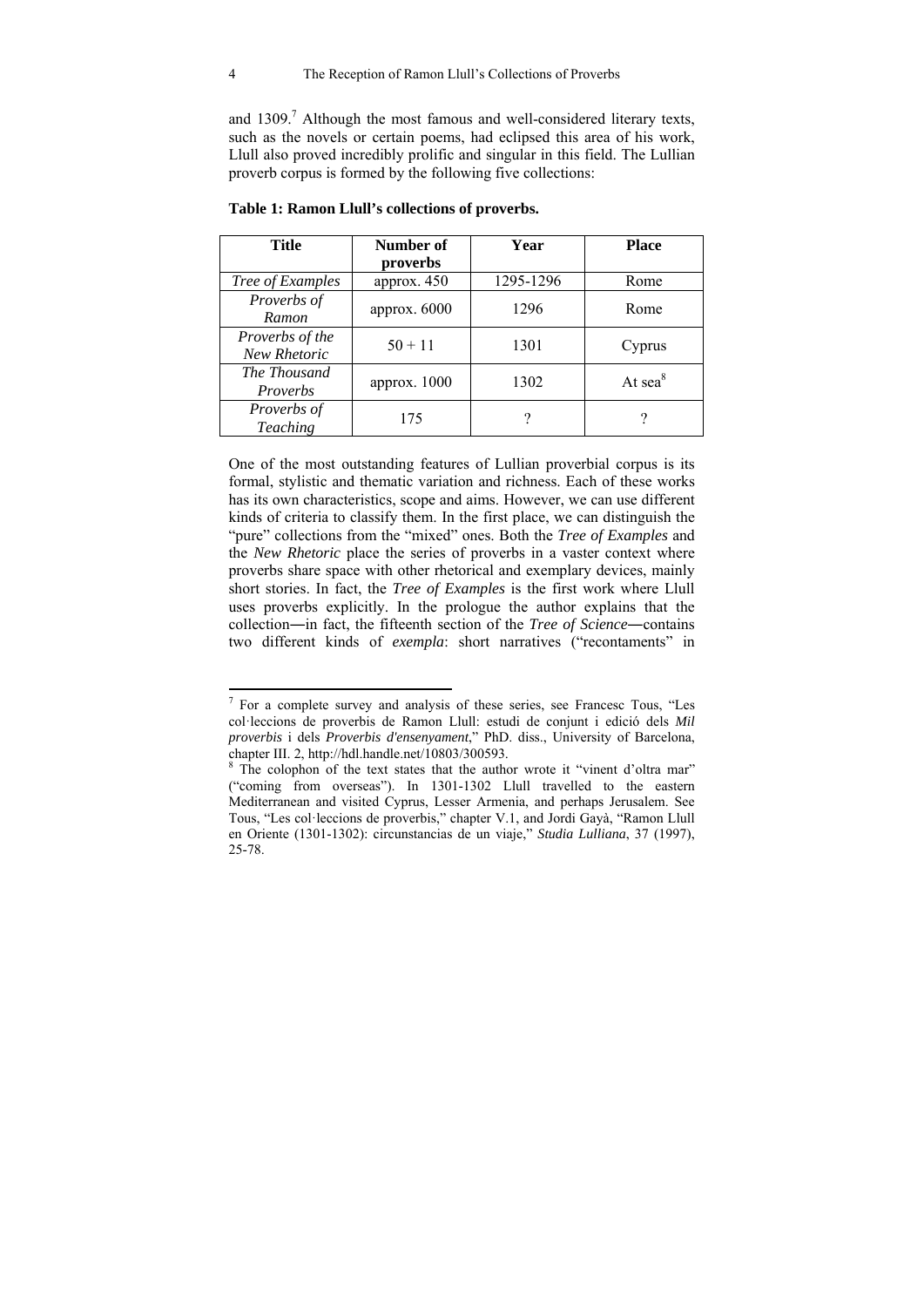Catalan) and proverbs.<sup>9</sup> The *Tree of Examples* is really a very singular text within the frame of late medieval exemplary literature, one of the most relevant and accomplished products of the Lullian "alternative" or "new" literature.<sup>10</sup> As Robert Pring-Mill stressed some years ago, in this "mixed" collection Llull "transforms the science into literature",<sup>11</sup> because he shows the reader how to transfigure the matters and subjects of the encyclopaedia in the characters of short narratives and dialogical proverbs. The text is a thematically arranged collection that follows the symbolic structure, based on the morphological parts of a tree—roots, trunk, branches, leaves, flowers, etc.―, of the preceding fourteen sections of the *Tree of Science*. On the other hand, the *Proverbs of the New Rhetoric* appears in section 2.7 of the treatise. The second chapter offers an overview of the rhetorical figures or resources that the writer or the orator can use to embellish his discourses.12 After the *exempla* and other elements like the comparisons or what Llull calls the "ornaments", the author defines the proverb and exemplifies its use with an anthology of fifty proverbs in octosyllabic couplets.<sup>13</sup> In addition, the last section of the

<sup>9</sup> The Catalan version of the text is published in Ramon Llull, *Obres essencials* (Barcelona: Selecta, 1957), vol. 1, pp. 799-842. For the Latin version, see *Raimundi Lulli Opera latina, Tomi XXIV-XXVI, 65, Arbor scientiae*, ed. Pere Villalba (Turnhout: Brepols, 2000).

<sup>&</sup>lt;sup>10</sup> See Lola Badia, "La literatura alternativa de Ramon Llull: tres mostres," in ed. Santiago Fortuño Llorens and Tomàs Martínez Romero, *Actes del VII Congrés de l'Associació Hispànica de Literatura Medieval* (Castelló de la Plana: Publicacions de la Universitat Jaume I), vol. I, pp. 11-32.<br><sup>11</sup> Robert Pring-Mill, "Els «recontaments» de l'*Arbre exemplifical* de Ramon Llull:

la transmutació de la ciència en literatura," in *Actes del Tercer Col·loqui Internacional de Llengua i Literatura Catalanes* (Oxford: Dolphin, 1976), pp. 311- 23. See also Albert Hauf, "Sobre l'*Arbor exemplificalis*," in ed. Fernando Domínguez, Pere Villalba and Peter Walter, *Arbor Scientiae: der Baum des Wissens von Ramon Lull. Akten des Internationalen Kongresses aus Anlass des 40 jährigen Jubiläums des Raimundus-Lullus-Instituts der Universität Freiburg i. Br.* (Turnhout: Brepols, 2002), pp. 303-42.

 $12$  The text can be read both in Latin and in a modern Catalan translation in Ramon Llull, *Retòrica nova*, ed. Josep Batalla, Lluís Cabré and Marcel Ortín (Turnhout / Santa Coloma de Queralt: Brepols / Obrador Edèndum, 2006). There is an English translation by Mark D. Johnston in *Ramon Llull's New Rhetoric: Text and Translation of Llull's «Rhetorica nova»* (Davis, CA: Hermagoras Press, 1994). See also Mark D. Johnston, *The Evangelical Rhetoric of Ramon Llull. Lay Learning and Piety in the Christian West around 1300* (Oxford: Oxford University Press, 1996).

 $13$  This was a common practice in the rhetorical treatises of the Middle Ages. See John Ward, "Rhetoric and the art of *dictamen*" in ed. Olga Weijers, *Méthodes et*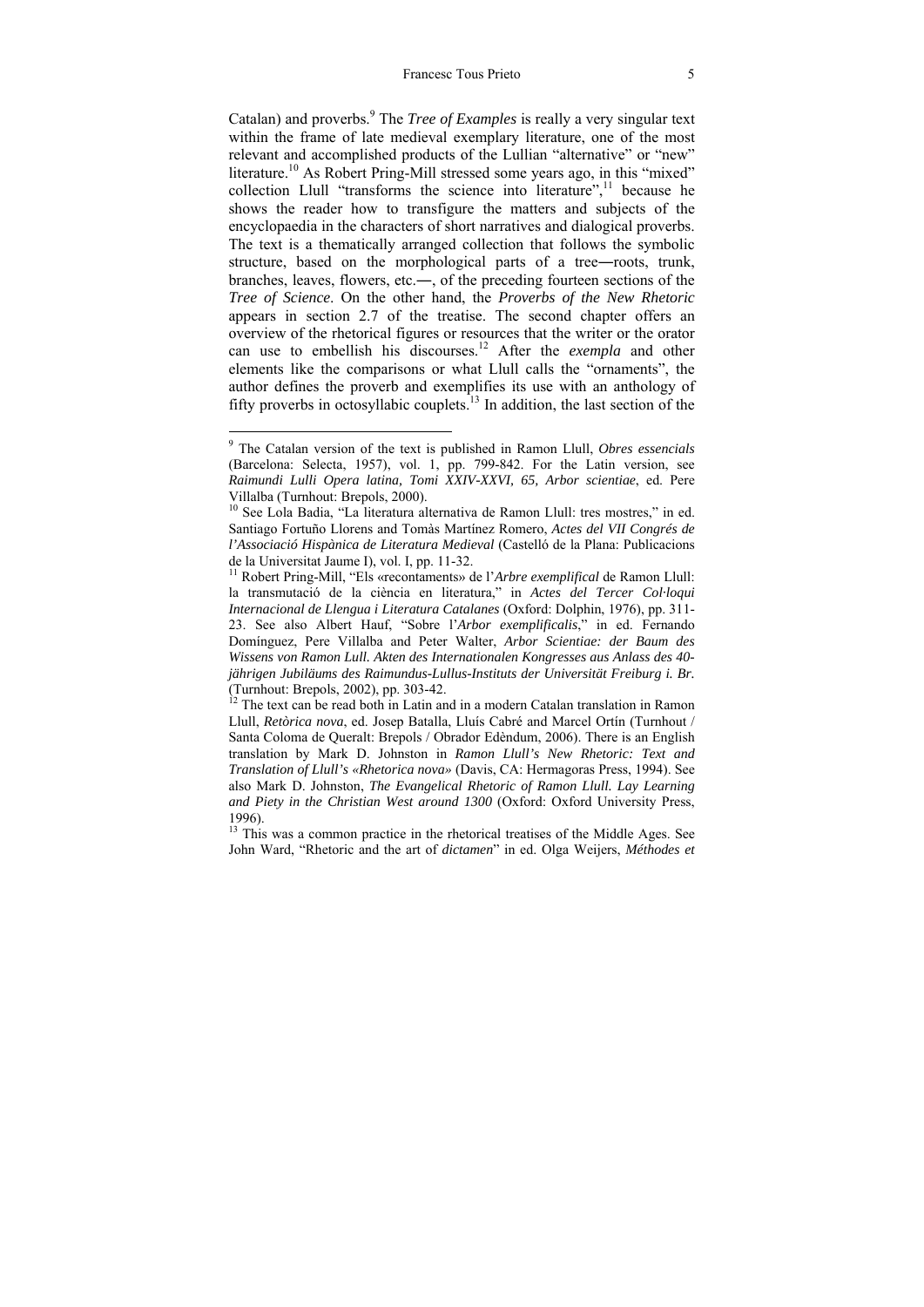*New Rhetoric*, in which Llull addresses the principle of charity―he considers it as one of the indispensable bases of rhetoric―, is made up, as in the *Tree of Examples*, of ten proverbs and ten short stories. In this case, the *exempla* are obviously an application or an amplification of the principles expressed in the proverbs.

For their part, the *Proverbs of Ramon* ("Proverbis de Ramon"), *Thousand Proverbs* ("Mil proverbis") and *Proverbs of Teaching* ("Proverbis d'ensenyament") are "pure" collections because their contents are strictly proverbs. The first one is a gigantic compilation of six thousand proverbs, distributed in three parts of one hundred chapters each ―so around twenty proverbs per chapter. It goes without saying that, as in the *Tree of Examples*, the *Proverbs of Ramon* are a large encyclopaedic and compendious book that synthetises in very laconic statements many theological, philosophical, scientific, and moral matters. Although Llull chooses the term *proverb* to identify these statements,<sup>14</sup> there are a lot of them that we must consider rather maxims or propositions than proverbs. In fact, the *Proverbs of Ramon* are not simply "a text which gives advice on conduct, expressed in brief sentences paratactically arranged",<sup>15</sup> but also a text which gives insight into all the fields we have mentioned above, much closer to a philosophical and scholarly *florilegium* like the *Auctoritates Aristotelis* than a plain parenetical collection of proverbs.<sup>16</sup> However, the most striking feature of this book is that it is not a real compilation of *auctoritates*, as were all the other *florilegia* of the time, but rather the personal Lullian contribution to the genre. The only authority that Llull invokes in the prologue of his collection is―no surprise for those who

*instruments du travail intellectuel au moyen âge. Études sur le vocabulaire* (Turnhout: Brepols, 1990), pp. 20-61; and the anthologies in Sibylle Hallik, *Sententia und Proverbium: Begriffsgeschichte und Texttheorie in Antike und Mittelalter* (Cologne: Bölhau, 2007), pp. 464-621.<br><sup>14</sup> It seems clear that Llull has chosen it because it is linked with an influential and

authoritative pedagogical tradition that has its roots, obviously, in biblical wisdom. Moreover, we could even say that the title of the collection emulates that of King Solomon's book and other well-known and widespread masterworks of the genre such as the Proverbia Senecae.

<sup>&</sup>lt;sup>15</sup> This is the "working definition" of a proverb collection stated by Barry Taylor in his "Medieval Proverb Collections: The West European Tradition," *Journal of the Warburg and Courtauld Institutes*, 55 (1992), 19.<br><sup>16</sup> See Jacqueline Hamesse, *Les "Auctoritates Aristotelis", un florilège médiéval:* 

*étude historique et édition critique* (Louvain / Paris: Publications Universitaires / Béatrice-Nauwelaerts, 1974).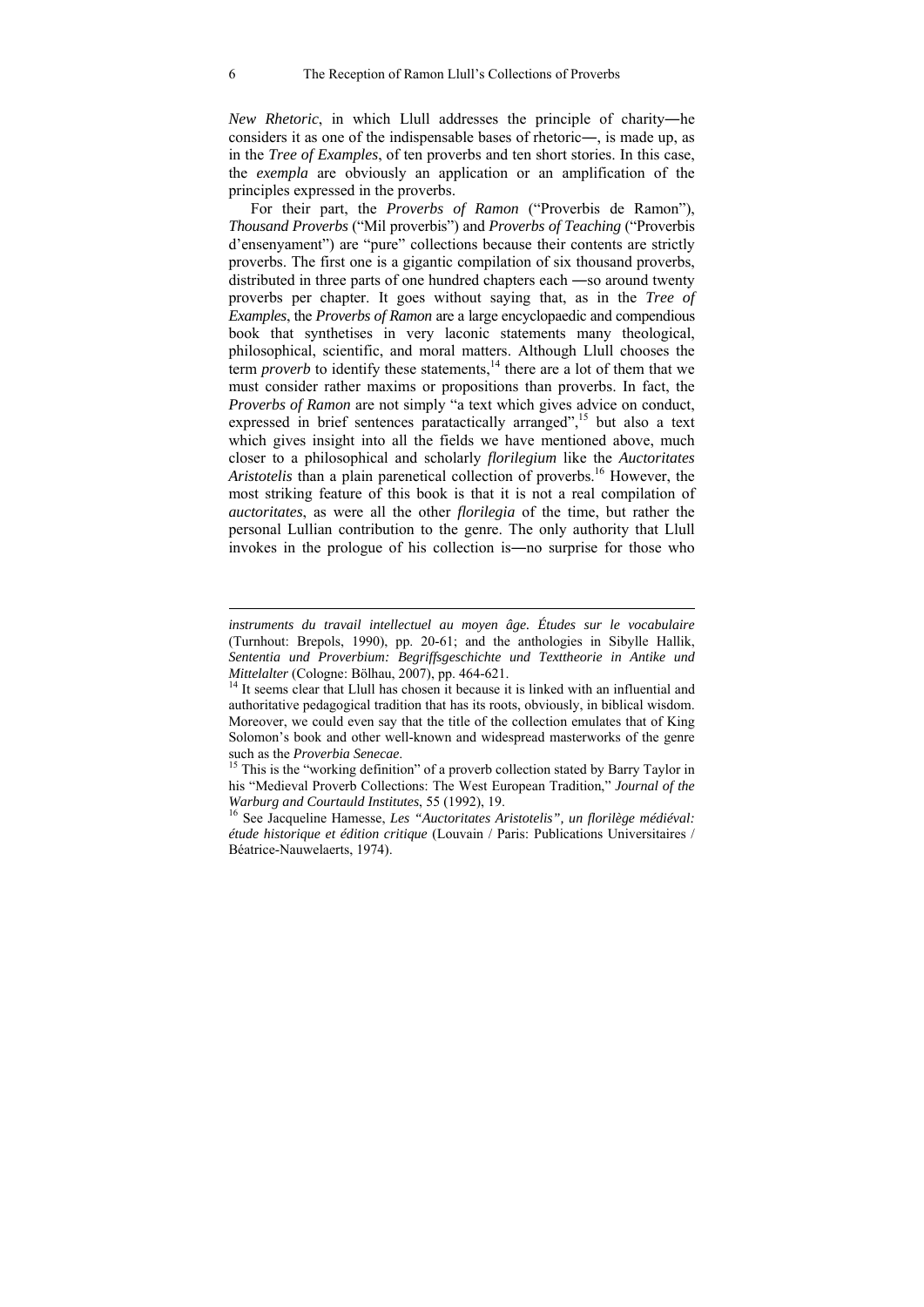know his other works―himself.17 The *Thousand Proverbs* and *Proverbs of Teaching* do not follow the way of the *Proverbs of Ramon*. They are strictly moral collections of proverbs that aim to offer guidelines to orient the reader's path to salvation. Nevertheless, the first one is a new thematically arranged book, formed of fifty-two chapters of twenty proverbs, whereas the latter has the same formal features of the *Proverbs of the New Rhetoric*.

Therefore, we can link the five collections of the corpus in multiple ways. We have already differentiated the "pure" collections from the "mixed" ones, but we can use other criteria. For example, the chronology of composition, which is in addition connected with the scope, content and even the purpose of the collections. In effect, the data displayed in Table 1 reveal clearly that Llull wrote practically all the corpus in two different periods. Firstly, in Rome, in 1295-1296. It seems as if after the *Tree of Examples* Llull discovered that the proverb was a powerful tool to fix and memorize all kinds of knowledge and used it in an autonomous way in the *Proverbs of Ramon*. Even if we must admit that these two works differ undoubtedly in structure, form and style, Llull himself remarks in the prologues that his compilations are worthy of preachers. The *Tree of Examples* also provides a method to revise and memorize the content of the encyclopaedia, whereas in the *Proverbs of Ramon* Llull states very clearly that the maxims are also intended as a disputation tool: they may be used in theological or philosophical *disputationes*, probably including those between Christian and infidels. Secondly, Llull wrote the *New Rhetoric* and the *Thousand Proverbs* between 1301 and 1302, during his mission in the eastern Mediterranean. The relationship between these two books is very similar to the preceding: they differ in formal and stylistic features, whereas they share the same rhetorical orientation. It is true that the prologue of the *Thousand Proverbs* presents the text as a book which gives advice on conduct, but it also points out that it is noteworthy for those willing to begin their speeches with suitable words.<sup>18</sup> Although the *Thousand Proverbs* is a much longer and more structured and detailed collection, the subjects we can find in both works are more or less the same.

 $17$  Llull states in the prologue that he is going to manifest great "science and contemplation" through proverbs and that he is going to follow the doctrine of the *General Table*, a formulation of Art composed in 1294. He also cites *The Hundred Names of God*, written slightly earlier. See Ramon Llull, *Proverbis de Ramon. Mil proverbis, Proverbis d'ensenyament*, ed. Salvador Galmés (Palma de Mallorca: Obres de Ramon Llull, 1928), p. 1.

<sup>18</sup> See Tous, "Les col·leccions de proverbis," p. 389.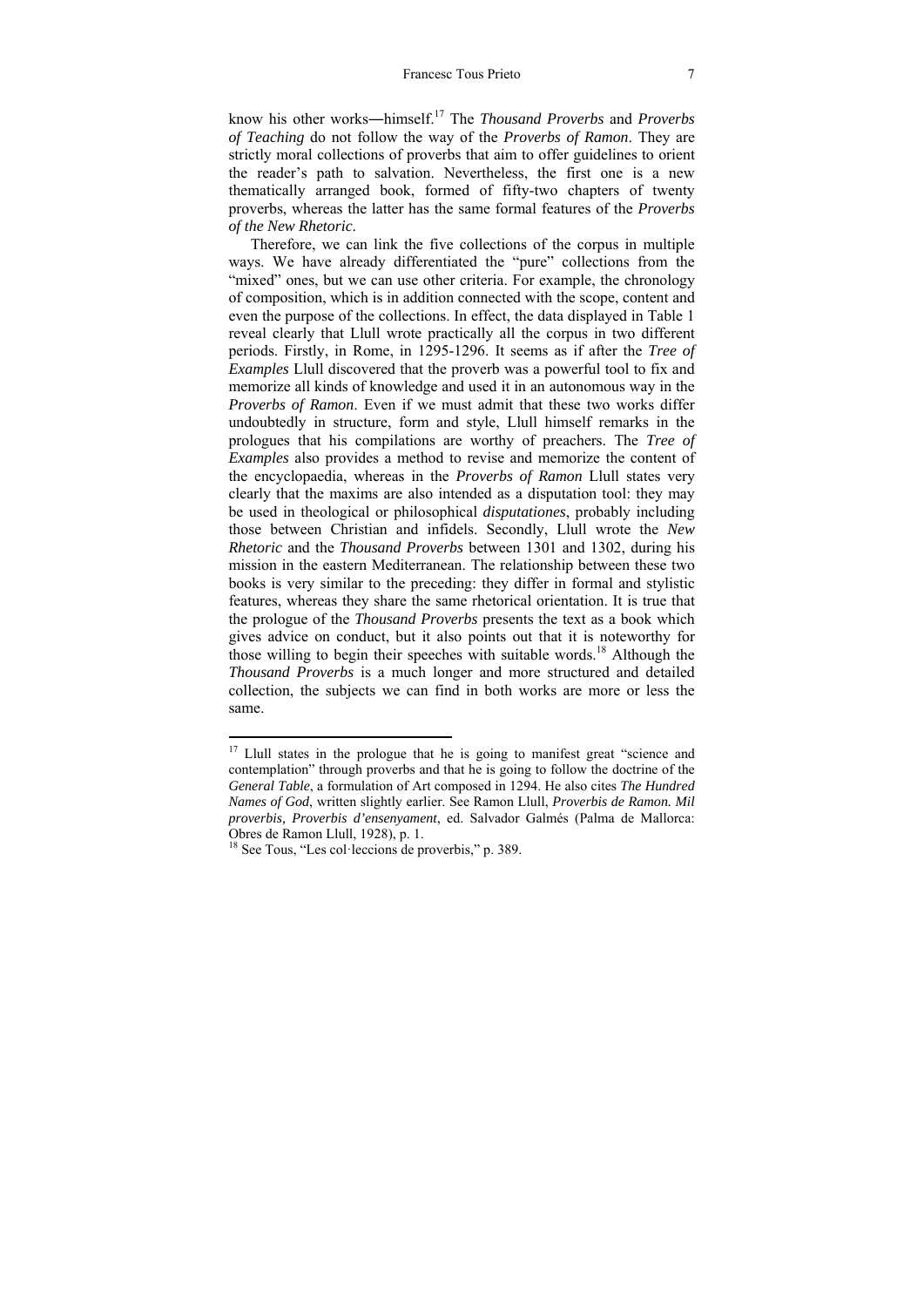Finally, we can establish a different classification if we pay attention to the form and structure of the Lullian collections. On the one hand, there are the prose collections. Actually, we have just seen that the architecture of the *Proverbs of Ramon* and *Thousand Proverbs* is essentially the same―a succession of thematic chapters of twenty proverbs. It is true that the complexity and nature of certain subjects of the *Proverbs of Ramon*  often require, compared with the latter, a greater length and a logical formulation of the proverbs, totally absent in the collection of 1302. Nonetheless, the rhetorical devices used in both works are usually very similar. The *instruction proverbs* appear obviously when Llull deals with moral matters.<sup>19</sup> After all, the two collections only differ in scope and partially in content. The proverbial sections of the *Tree of Examples* usually contain ten proverbs―with some exceptions―, but the form and even the genre of them are very variable. There are dialogical and narrative proverbs, as noted above, but also logical or scientific maxims, interrogative and exclamative sentences, rhymed couplets and classical *sentence proverbs*. 20 And on the other hand, there are the versified collections. As we have already pointed out, the *Proverbs of the New Rhetoric* and the *Proverbs of Teaching* share the same metrical form, the octosyllabic couplet.

### **2. A general survey of the reception of the Lullian proverbial corpus**

This proverbial corpus, composed by a layman in the late thirteenth century and the beginning of the following, is in fact one of the most impressive and original gnomic and sententious ensembles of the late Middle Ages. During the next centuries, a far from negligible number of Lullists, scholars, writers or simple readers appreciated the value and pedagogical potentialities of these works. We can attempt to retrace the history of the reception of these texts thanks, mainly, to the study of the textual witnesses and the identification of notices in surviving inventories and catalogues. The following study of first two "pure" collections of proverbs just described will show that the panorama changes greatly from

<sup>19</sup> For the distinction between *instruction proverb* and *sentence proverb*, see James G. Williams, "Proverbs and Ecclesiastes," in ed. Robert Alter and Frank Kermode, *The literary guide to the Bible* (Cambridge, MA: Belknap Press of Harvard University Press, 1987), p. 270.

 $^{20}$  For a complete description and discussion of the different modalities of proverbs found in Lullian collections, see Tous, "Les col·leccions de proverbis," chapter III. $2.4$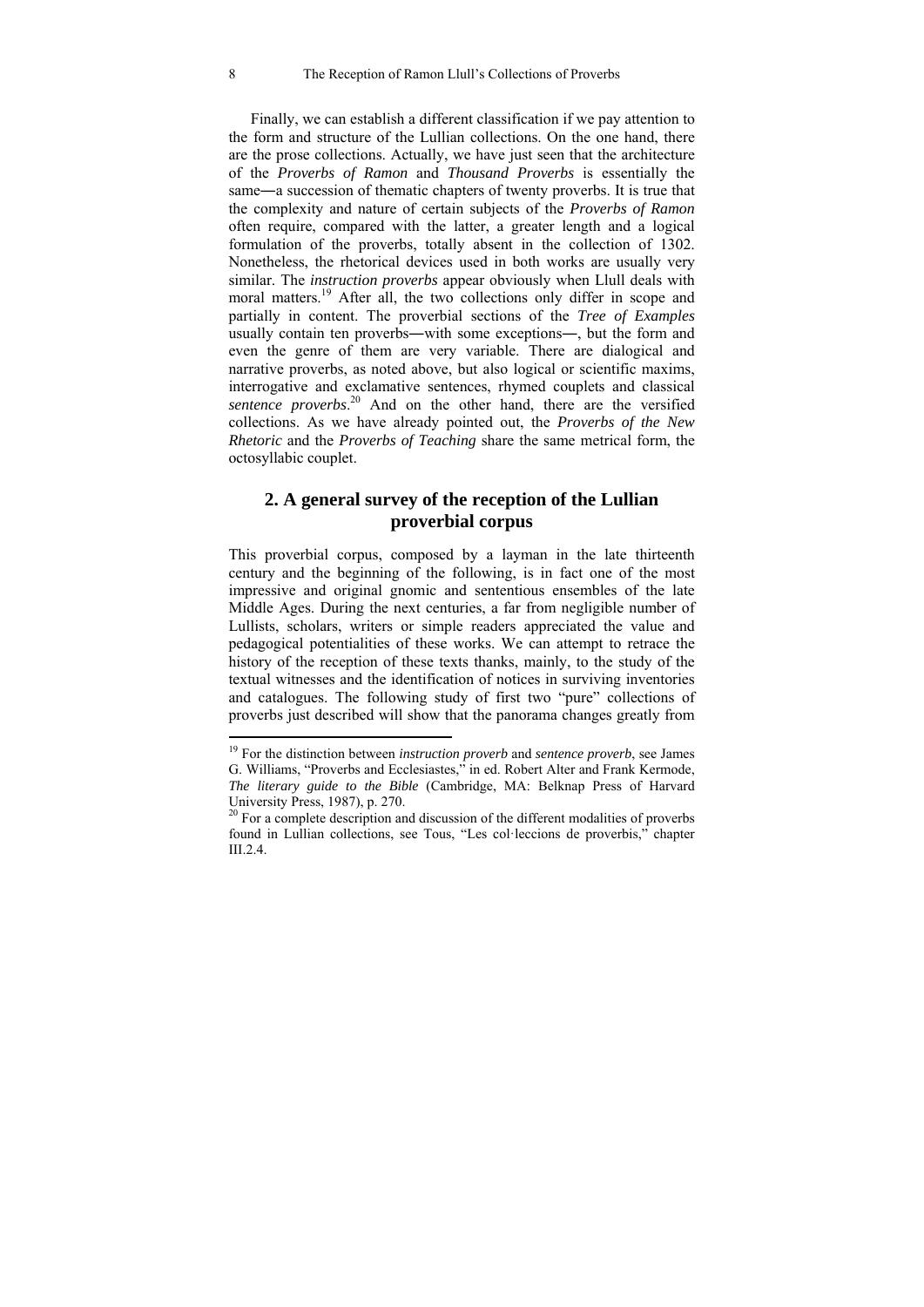one collection to another, depending of course on the features, the linguistic versions and, perhaps, the circumstances of transmission of each  $one<sup>21</sup>$ 

Firstly, we must be aware that the whole work of Llull has been transmitted in more than one thousand manuscripts and hundreds of printed editions.<sup>22</sup> Obviously, as happens with the proverbial works, there are some huge hits―for example the *Ars brevis* (1308), the pocket version of the *Ars generalis ultima*: seventy-three manuscripts and twenty-one printings from the fourteenth to eighteenth centuries, practically all of them in Latin―and, on the other hand, books preserved in a very few witnesses―such as the *Flowers of Love and Flowers of Intelligence*, which have been transmitted by one single Catalan manuscript and a late Latin translation from the eighteenth century. It goes without saying that the works with a Latin tradition could usually reach a larger audience. Until the nineteenth century the most appreciated Lullian books were normally the formulations of the Art or their satellite texts. If we take a quick look at the statistics published by Anthony Bonner some years ago,  $^{23}$ we will realise that the most transmitted Lullian works were read primarily in Latin―even if they are also preserved in Catalan or other vernacular languages. As Elena Pistolesi has recently pointed out after having studied the whole plurilingual transmission of Llull's works,  $24$  there are a set of works, written firstly in Catalan and translated later into Latin, that present a prominent asymmetric tradition between Latin and vernacular witnesses. It is the case, for example, of the *Ars brevis*―three Catalan manuscripts against seventy Latin― and of the *Tree of science*―two Catalan medieval manuscripts, one lost, against almost twenty Latin. Nevertheless, we must not despise the fortune of some texts that have circulated mainly in vernacular languages. The most striking example is the famous *Book of the* 

 $21$  We will first present the statistics of the three collections, and will go on to discuss essentially the case of *Proverbs of Ramon* and mainly of the *Thousand Proverbs*. For the special textual transmission and edition of the *Proverbs of Teaching*, see Tous, "Les col·leccions de proverbis," pp. 277-311 and Francesc Tous "«Cascun proverbi és escrit / per ço que en son lloc sia dit»: els proverbis rimats de Ramon Llull", *Mot so razo*, 15, in press.<br><sup>22</sup> The Manuscripts section of Llull DB now has a register of 1631 manuscripts, but

it includes those which preserve pseudo-Lullian works and books written by Llull's disciples and followers. In the Bibliography section, there is a list of around forty incunabula.

<sup>23</sup> Anthony Bonner, "Estadístiques sobre la recepció de l'obra de Ramon Llull," *Studia Lulliana*, 43 (2003), 83-92. 24 Elena Pistolesi, "Tradizione e traduzione nel *corpus* lulliano," *Studia Lulliana*,

<sup>49 (2009), 3-50.</sup>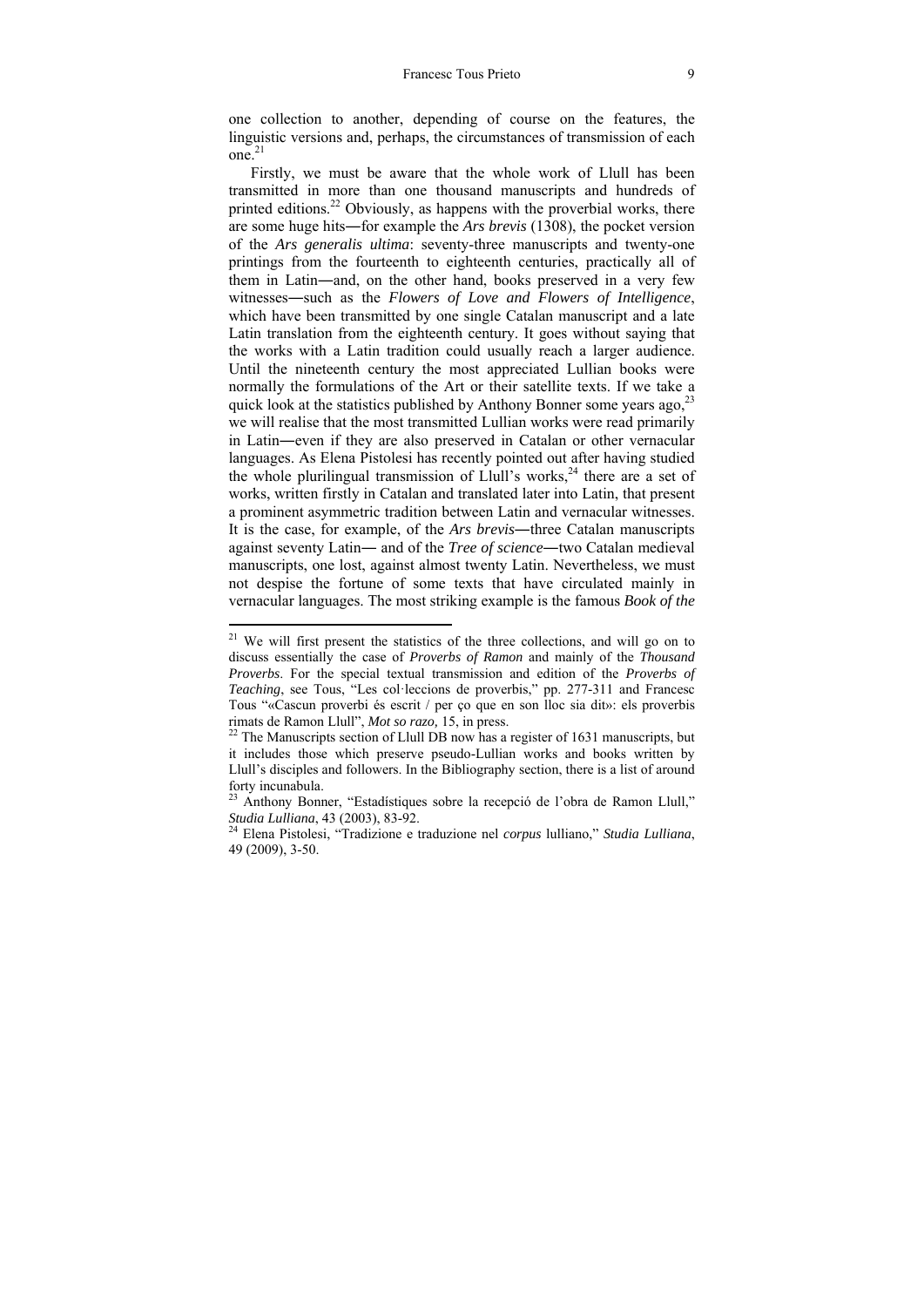*Order of Chivalry* (1274-1276), with a wholly vernacular tradition.<sup>25</sup> According to Bonner's statistics, this work is the eleventh most copied text of all Lullian works.

Regarding the "pure" collections of proverbs, we can affirm that, with the exception of the *Proverbs of Teaching*, only recorded in three sixteenth-century witnesses, they reached a notable and constant circulation from the fourteenth to the eighteenth century. Tables 2 and 3 schematize the textual tradition of the three collections organizing the witnesses by date and language:

The data displayed in the Tables show that the ensemble of Llull's proverbial works has been preserved in nearly fifty manuscripts and seven editions. Of course, most of these witnesses belong to the *Proverbs of Ramon*, a book which is in fact, always according to Bonner's statistics, the sixth most widespread of any Lullian work. As we can see, the principal set of witnesses―more than two-thirds of the total―is formed by fourteenth-and fifteenth- century manuscripts of the *Proverbs of Ramon* and of the *Thousand Proverbs*. In the sixteenth century, a remarkable feature is the three editions of the *Proverbs of Ramon* and the only three witnesses preserved of the *Proverbs of Teaching*. Interest in the proverb collections decreases radically in the following centuries, although there is a modest revival in the eighteenth century with three manuscripts and three editions of the *Proverbs of Ramon* and the *Thousand Proverbs*, but restricted geographically to Majorca and chronologically to the thirties and forties.

|              | XIV      |                | XV |          | XVI          |   |                  | XVII |          | <b>XVIII</b> |   |       |
|--------------|----------|----------------|----|----------|--------------|---|------------------|------|----------|--------------|---|-------|
|              | L        | $\subset$      |    | C        | L            | C | S                | L    | C        | L            | C | Total |
| <b>ProvR</b> |          | $\overline{c}$ | 19 | 0        |              | 0 |                  | 4    | 0        | 2            | 0 | 36    |
| <b>ThPov</b> | $\theta$ | $\mathfrak{D}$ | 0  | 4        | $\mathbf{0}$ |   | $\left( \right)$ |      | 0        | 0            |   |       |
| PofT         | 0        |                | 0  | $\theta$ | 0            | 3 |                  | 0    | $\theta$ | 0            | 0 |       |
|              |          |                | 19 | 4        |              |   | ↑                | 5    | $\theta$ | 2            |   |       |
| Total        |          |                |    | 23       |              |   |                  |      |          |              |   | 48    |

**Table 2: The manuscripts of the** *Proverbs of Ramon***, the** *Thousand Proverbs* **and the** *Proverbs of Teaching* **from the fourteenth to the eighteenth century (** $L =$  **Latin**  $C =$  **Catalan**  $S =$  **Spanish).** 

 $25$  Llull wrote this book in Catalan, it was translated into French in the fourteenth century, into English, by William Caxton, in the fifteenth and into Scots the same century. See Ramon Llull, *Llibre de l'orde de cavalleria*, ed. Albert Soler (Barcelona: Barcino, 1988); and the corresponding bibliographic entries in Llull DB.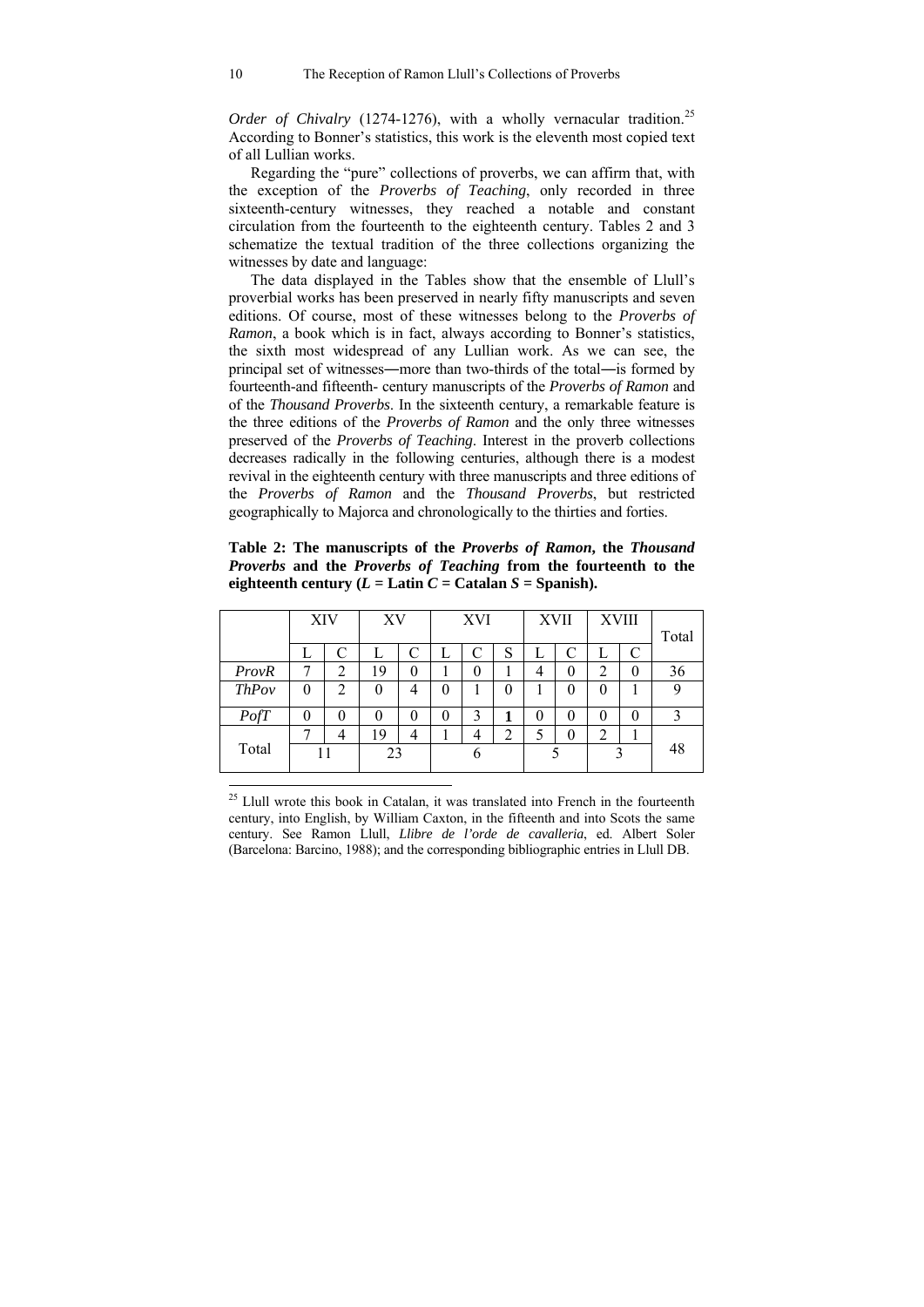**Table 3. The editions of the** *Proverbs of Ramon***, the** *Thousand Proverbs* **and the** *Proverbs of Teaching* **from the fourteenth to the eighteenth century.** 

|              | XV |               | <b>XVI</b> |           | <b>XVII</b> |               | <b>XVIII</b>   |                             | Total |
|--------------|----|---------------|------------|-----------|-------------|---------------|----------------|-----------------------------|-------|
|              |    | $\mathcal{C}$ |            | $\subset$ |             | $\mathcal{C}$ |                | $\mathcal{C}_{\mathcal{C}}$ |       |
| Proverbs of  |    | 0             | 3          | 0         | 0           | 0             | $\overline{c}$ |                             |       |
| Ramon        |    |               |            |           |             |               |                |                             |       |
| The Thousand | 0  | 0             |            | 0         | 0           |               |                |                             |       |
| Prov.        |    |               |            |           |             |               |                |                             |       |
| Prov. of     | 0  | 0             | 0          | 0         | 0           | 0             | 0              | 0                           |       |
| Teaching     |    |               |            |           |             |               |                |                             |       |
|              |    |               | 3          |           | 0           |               | 3              |                             |       |
| Total        |    |               |            |           |             |               |                |                             |       |

*Note*: The statistics of the two Tables come from the data available today in Llull DB. The numbers in bold belong to bilingual manuscripts or editions and consequently we have not added them to the total.

Otherwise, Table 4 offers an overview of the records of the three books found in inventories and catalogues.

**Table 4: Mentions of the** *Proverbs of Ramon***, the** *Thousand Proverbs* **and the** *Proverbs of Teaching* **in inventories and catalogues.** 

|                                           | <b>XIV</b> | XV | <b>XVI</b> | <b>XVII</b> | <b>XVIII</b> | Total |
|-------------------------------------------|------------|----|------------|-------------|--------------|-------|
| Proverbs of<br>Ramon                      | 2          | 13 | 19         | 16          | 10           | 60    |
| <b>The</b><br><b>Thousand</b><br>Proverbs |            |    | 2          | 6           | 5            | 14    |
| Proverbs of<br>Teaching                   |            |    |            |             |              |       |
| Total                                     |            | 15 | 21         | 22          | 15           | 75    |

*Source*: Llull DB.

The sixty references to the *Proverbs of Ramon* confirm the widespread circulation of this most ambitious Lullian collection. They make clear that it was a very well-known and much used book in Lullian circles. The presence of the *Thousand Proverbs* in these documents is clearly less important, probably in accordance with its almost exclusively vernacular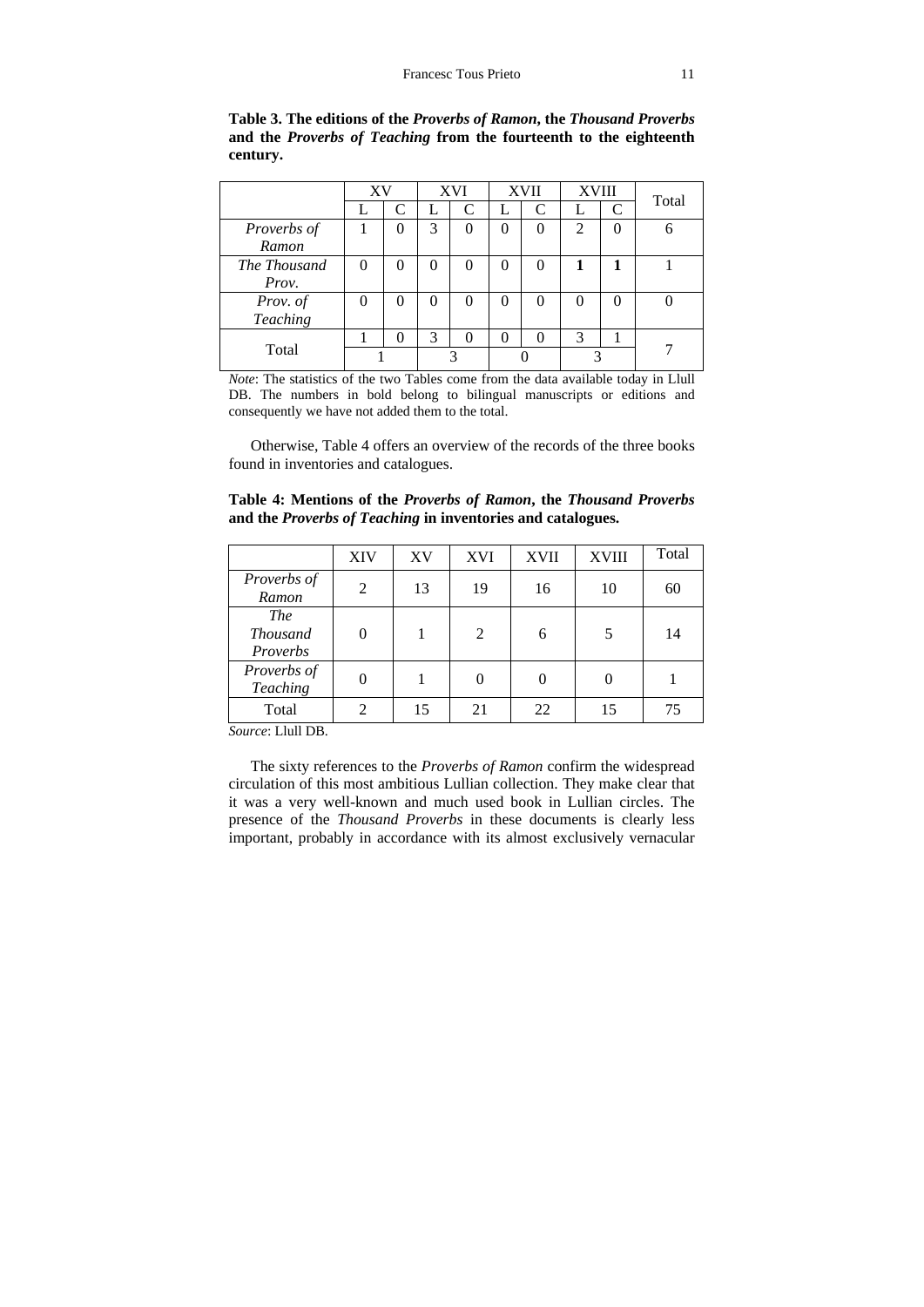diffusion, but some of the most remarkable Lullian catalogues of the sixteenth and seventeenth centuries, such as those of Arce de Herrera, Arias de Loyola, Luke Wadding, Nicolas de Hauteville or Nicolás Antonio, unequivocally record it.<sup>26</sup> It must be said that some of these mentions are ambiguous and sometimes it is not clear if they should be assigned to the *Proverbs of Ramon* or to the *Thousand Proverbs*. To begin with, the earliest and one of the most important Lullian catalogues of all time, the *Electorium* (1311-1314) of Thomas Le Myésier (d. 1336), records two successive references to proverbial works, items 43 and  $44^{27}$ The first one is identified with the title *Liber proverbiorum* and there is no doubt that it must refer to the *Proverbs of Ramon*. Even though Llull had designated his collection with the most specific *Proverbia Raymundi*, 28 Le Myésier's new title was taken up by many later catalogues―obviously beginning with those which are, directly or indirectly, copies of his. In fact, the second one records the same title, but with the addition of the word *alius*. It is not sure if we should interpret this term as a reference to another proverbial work of Llull's or to another copy of the *Proverbs of Ramon*. Hillgarth considers that the second possibility is more likely because there are no medieval Latin copies of the *Thousand Proverbs*. 29 Furthermore, as Hillgarth points out, the first list of the *Electorium*―that records Lullian books written until 1311―was probably an inventory of the Lullian volumes of the Carthusian monastery of Vauvert, but Le Myésier also notes, with a dot, the books that he possesses. The dot appears on both numbers of the *Proverbs of Ramon*, so it is evident that

<sup>&</sup>lt;sup>26</sup> Complete information and sources of these catalogues can be found in the corresponding section of Llull DB.

<sup>&</sup>lt;sup>27</sup> The *Electorium* has been preserved in MS lat. 15450 of the Bibliothèque Nationale de France and has been published by Jocelyn N. Hillgarth, *Ramon Llull and Lullism in Fourteenth-Century France* (Oxford: Clarendon Press, 1971), pp. 335-47.

 $28$  This heading appears in the invocation of the text. For the Catalan text, see Llull, *Proverbis de Ramon*, 1. For the Latin one, see for example MS. Vat. Lat. 4850, fol. 4r. Not all the manuscripts and editions of the collection preserve the original invocation. For example, the Mainz 1737 edition, still the most recent one, eliminates the name of the author: "Deus cum tua Virtute incipiunt *Proverbia*", *Beati Raymundi Lulli Opera*, vol. 6 (Mainz: Häffner, 1737), int. vi, 1.<br><sup>29</sup> However, there are other works without Latin medieval textual tradition in the

*Electorium*, such as the *Book of the Order of Chivalry* (number 56, *Liber de milicia*), the *Romance of Evast and Blaquerna* (*Liber Bracherne*, number 15) or the *Book of Wonders* (*Liber de mirabilibus*, number 16). Hence, the lack of Latin manuscripts it is not conclusive evidence to assign reference 44 to the *Proverbs of Ramon*.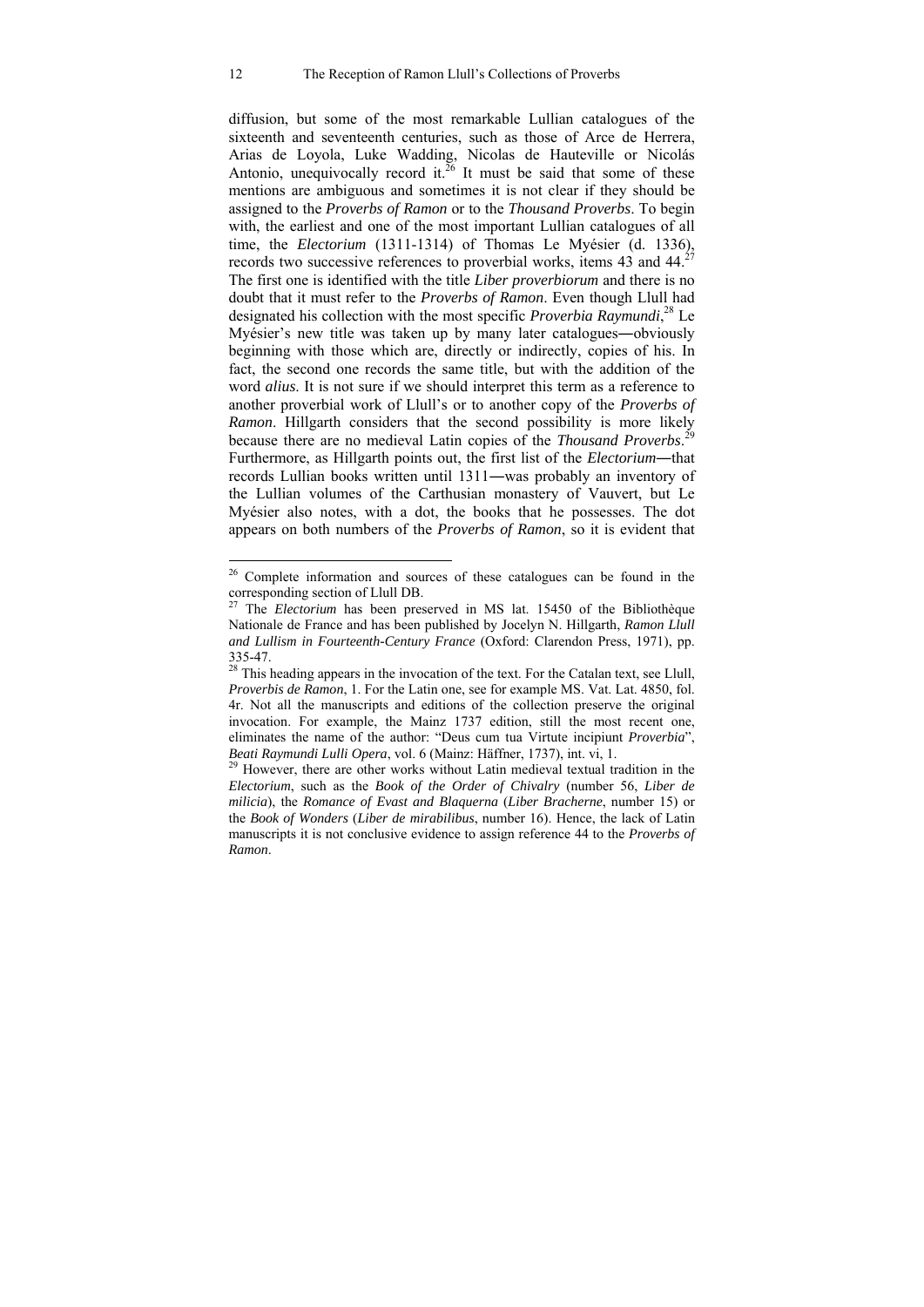we are dealing with copies rather than with works. There are other similar couples in the inventory, like *Liber gentilis* and *Alter Liber gentilis*  (numbers 1-2), *Liber contemplationis* and *Alius Liber contemplationis* (numbers 3-4), or *Ars compendiosa* and *Alia Ars compendiosa* (numbers 5-6). There is no doubt that at least the first and the second represent two copies or volumes of the same work, so it would not be strange if the two mentions of *Liber proverbiorum* refer both to the *Proverbs of Ramon*. This hypothesis can be supported by the exclusively Catalan circulation of the *Thousand Proverbs*, as we will see below.

In later inventories and catalogues, even if we can usually find indications to decide whether a mention must be assigned to one or another proverbial work, we should be at least cautious. Sometimes the authors of these lists have been accurate and they have recorded the incipit and explicit of the works or books that they inventory, or they have chosen clear titles that allow us to identify them―perhaps following the scribes that had copied the texts. For example, in the case of the *Proverbs of Ramon*, there are some catalogues that list it as *Liber sex mille proverbiorum* or *Llibre dels sis mília proverbis*―and other variants―, a heading that clearly distinguishes it from the *Thousand Proverbs*. 30 Unfortunately, the most common titles found in catalogues, such as *Liber proverbiorum* or *Proverbia (magistri) Raymundi (Lulli)*―regardless of the language in which they are recorded―, even if usually they correspond to the *Proverbs of Ramon*, could also name, specially the second, the *Thousand Proverbs*, such as the remaining textual tradition suggests.<sup>31</sup> Thus, the two books that we find in the inventory of Joan Reig (1478)―priest of Pollença, in Majorca―, entitled *Los proverbis de mestre Ramon*, one on parchment and the other on paper, are most probably two copies of the *Proverbs of Ramon*―either in Latin or in Catalan, because the language of the entry does not always coincide with that of the work―, but we cannot dismiss the possibility that one or both of them correspond in fact to the *Thousand Proverbs*. 32 In conclusion, even though

 $30$  It is the case, for example, of the sixteenth- and seventeenth-century Lullian catalogues compiled by Alfonso de Proaza, Arias de Loyola, Juan Arce de Herrera, Nicolas de Hauteville, Jean-Marie Vernon or Nicolás Antonio; but also of the fifteenth-century inventory of the hermit Martí de Vilaragut, who owned a Latin and Catalan copy of the work entitled *Llibre dels sis mília proverbis*. 31 In one of the medieval copies of the *Thousand Proverbs*, MS. III of the Ateneu

de Barcelona (see Table 5, below), the first rubric of the text, which precedes the index of chapters, reads simply "Proverbis de mestre Ramon Llull". 32 It is true that the study of the circulation of the *Thousand Proverbs*, as described

below, teaches us that most of the medieval readers of this book were probably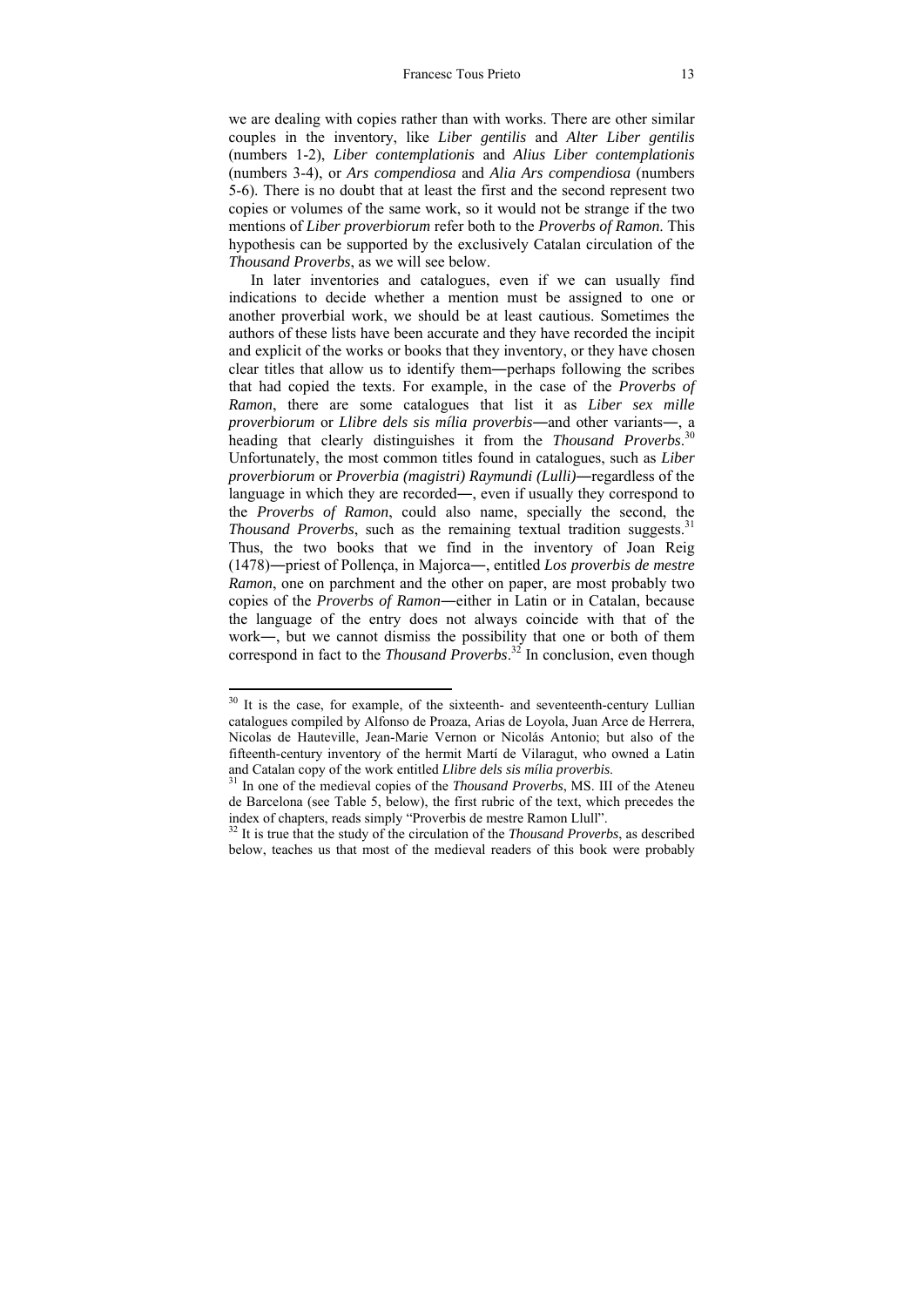we have attributed―usually following the Llull DB data―all the mentions in the inventories and catalogues to one of the two works in order to draw up Table 4, we have to bear in mind that, at least in some cases, the assignment is hypothetical. $33$ 

### **3. An overview of the reception of the** *Proverbs of Ramon*

Given the complexity and the very remarkable spread of the *Proverbs of Ramon* from the fourteenth to eighteenth centuries, it is impossible to analyse here in detail its complete circulation and reception. In addition, there is still much research to be done in this field. Nonetheless, we can attempt to highlight some of the principal issues. Firstly, it is clear that the *Proverbs of Ramon*, as with the other most celebrated works of Llull, reached a large, diverse and international audience. If we survey the geographical location of the scribes, the patrons and the early readers or owners known to us of the manuscripts of the text, we will see that it seems that in the fourteenth and fifteenth centuries the two main foci of copying and reading the *Proverbs of Ramon* were the Catalan area and the north of Italy.

One of the oldest witnesses to the text is the only complete Catalan copy that has survived (MS. Hisp 59 [603], Bayerische Staatsbibliothek of Munich).<sup>34</sup> It is a codex from the beginning of the fourteenth century and, thanks to the catalogues of the Lullian School from Barcelona (17th century) and Ivo Salzinger (1718), we know that it belonged to this important institution.<sup>35</sup> Indeed, the Lullist circles of Barcelona appear to

laymen. Nevertheless, this should not imply that a priest or a friar could not possess a work like the *Thousand Proverbs*, clearly conceived for a non-scholarly and lay audience. Joan Reig, for example, also owned books that Llull had addressed principally to laymen, such as the *Tree of Science* and the *Tree of the* 

*Philosophy of Love.* <sup>33</sup> In the statistics of the *Thousand Proverbs*, in accordance with the hypothesis we have just presented, we have not included the references in the *Electorium* and the later catalogues derived from it that today are attributed to this book in Llull DB.

<sup>&</sup>lt;sup>34</sup> This codex belongs to the first generation of Lullian manuscripts studied by Albert Soler, "Els manuscrits lul·lians de primera generació," *Estudis Romànics*, 32 (2010), 179-214.

<sup>&</sup>lt;sup>35</sup> On fol. 1v there is this note: "Aquest libre es de la scola" ("This book is from the school"). In the inventory of Salzinger's manuscripts there is an epigraph called *Libri Barcinonenses in compactura numeris signati*. The fourth item is a copy of the *Proverbs of Ramon*. On the same folio as the note there is a large figure 4, so there is no doubt that the manuscript today in Munich was the one listed in Salzinger's inventory.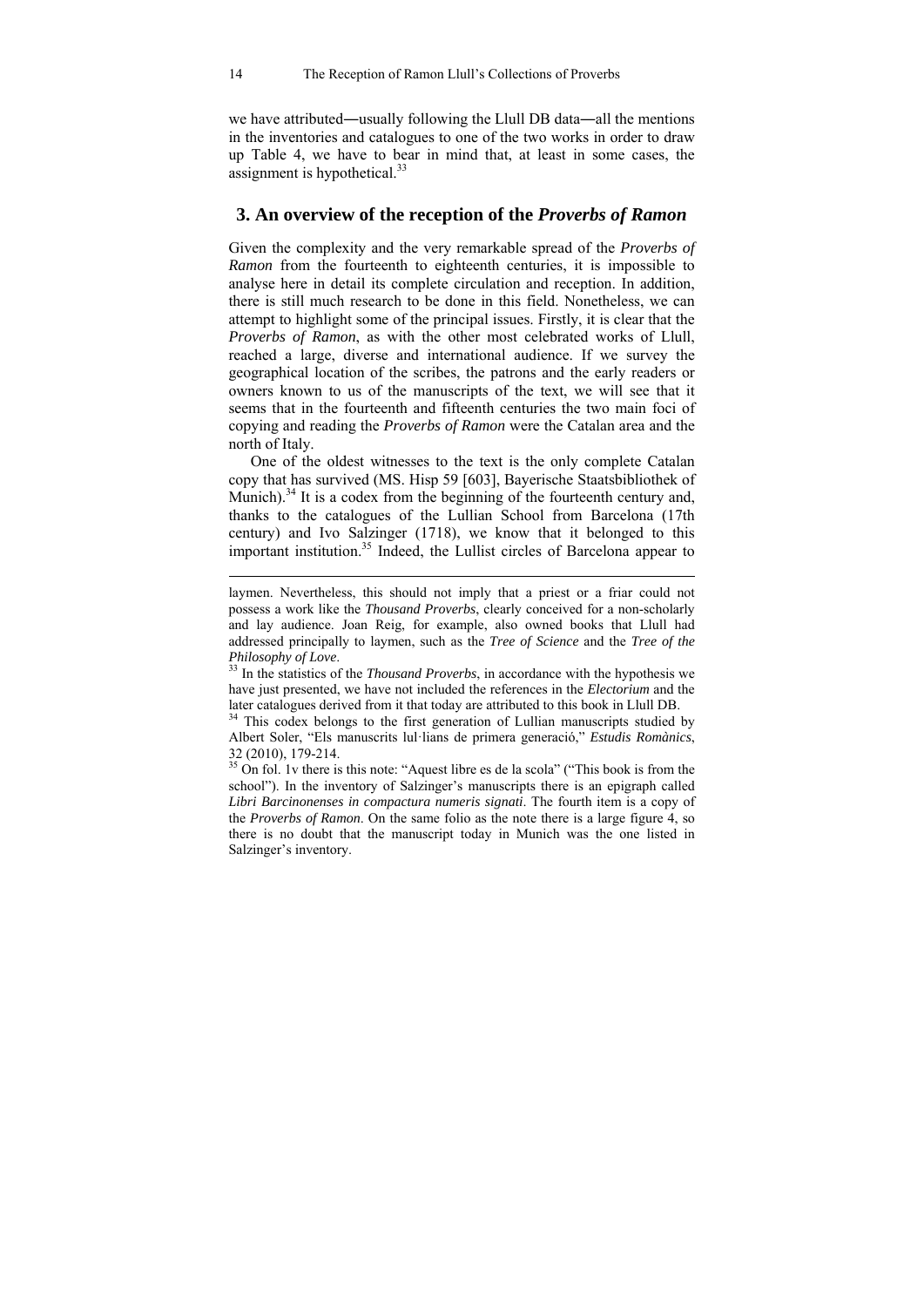have been the most interested in the *Proverbs of Ramon*. The book is present in the three inventories of the property of the school and in those linked to important members or partners of it, such as Antoni Sedacer (d. 1444), priest and lecturer of the school; Martí de Vilaragut, hermit of Caldes de Montbui, near Barcelona, who donated his Lullian books to the school in 1434; Bartomeu Bols, priest of Santa Maria del Mar related to Antoni Sedacer who at his death (1439) possessed more than thirty Lullian works; and Bernat Frigola, another priest of Santa Maria del Mar, also a student of the school in 1434 and finally its rector and administrator at least since 1444. There are other early manuscripts whose composition can be located in the Catalan area. This seems to be the case, at least, of MS. 337 of the Biblioteca Riccardiana of Florence, MS. lat XVI, 57 [=4329] of the Biblioteca Marciana of Venice, MS. Clm. 10546 of the Bayerische Staatsbibliothek and MS. Vat. lat. 4850. Gabriella Pomaro's palaeographical analysis of the first witness shows that it may have been copied in north Catalonia.36 The second one was copied by a scribe called Guillem de Reus, and the last one by another called Bernat Guasch. The copy of the Munich codex was made by a hermit who, having transcribed the whole Latin text of the work and its colophon, wrote this note in Catalan: "Pregats per lo pobre ermità qui aquest libre escrit ha a fi que Déus per ell sia loat, servit, conegut e amat" ("Pray for the poor hermit who has written this book in order that God be praised, served, known and loved by him" $)^{37}$ 

There are three other codices that have a precise Majorcan origin: MSS. 1025 and 991 of the Biblioteca Pública of Palma—the first records only chapter 199 of the *Proverbs of Ramon*―, and MS. 36.E.34 of the Biblioteca Corsiniana of Rome. It is not known who copied or ordered the compilation of the first one, but its history is totally linked to Majorca.<sup>38</sup> The last one includes an annotation at the end of the work (fol. 200v) that

<sup>&</sup>lt;sup>36</sup> Gabriella Pomaro and Viola Tenge-Wolf, "Primi passi per lo «scriptorium» lulliano, con una nota filologica," *Studia Lulliana*, 48 (2008), 9-10. 37 See Josep Perarnau, *Els manuscrits lul·lians medievals de la «Bayerische* 

*Staatsbibliothek» de Munic. II. Volums de textos llatins* (Barcelona: Facultat de Teologia de Catalunya, 1986), pp. 149-52.

<sup>&</sup>lt;sup>38</sup> In the eighteenth century the codex belonged to the convent of Saint Dominic in Palma―there are two ex-libris that date from this century. In fol. 117r there is a drawing that Maribel Ripoll has identified with the Majorcan dance of *cossiers* (see Maria Isabel Ripoll, "Edició crítica i estudi introductori del Llibre d'intenció de Ramon Llull", PhD diss., Universitat de les Illes Balears, 2012, pp. 26-38).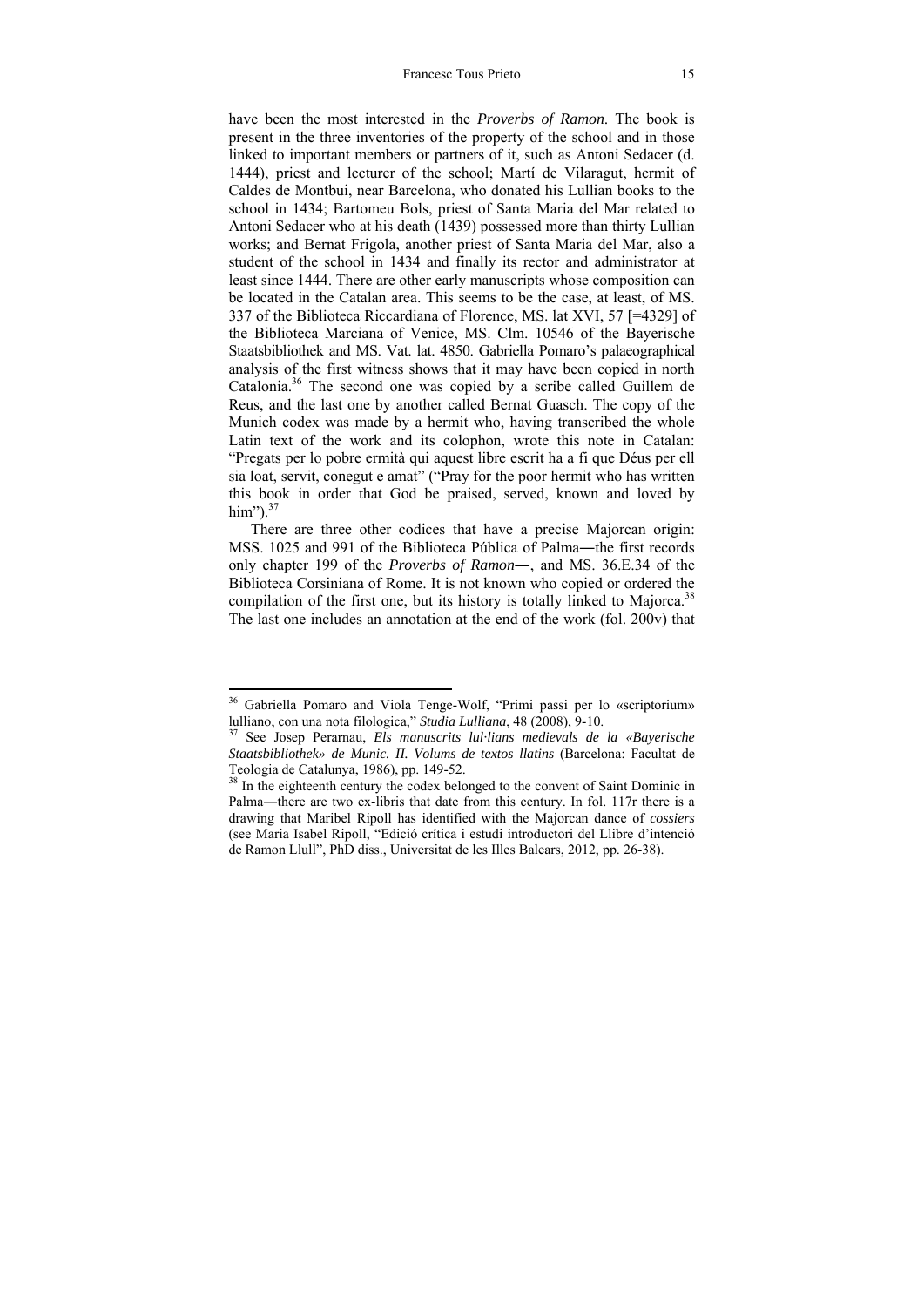places the copy on the island in  $1484<sup>39</sup>$  Finally, MS, 991 was copied by a *civis* and merchant of Mallorca, Antonius Sparech, in 1457. This last codex was completed in the seventeenth century by the rector of the parish church of Calvià, in Majorca, and professor of Lullian philosophy, Josep Gili. The major circulation of the text in the Catalan area is confirmed by the references found in other inventories, beginning with the list of twenty Lullian works condemned, according to the inquisitor Nicolau Eimeirc, by a bull of Pope Gregory XI. Eimeric intensively persecuted some groups of Lullists in the second half of the fourteenth century. As Hillgarth remarks, the appearance of the *Proverbs of Ramon* in this list clearly demonstrates that it was a well-known and much read book. It seems that the text also had a quite acceptable circulation in Catalan, much richer than the surviving textual tradition might lead us to think.<sup>40</sup> Joan Desbrull, a Majorcan bachelor of medicine and *civis*, had a *Llibre de proverbis* written in the vernacular on parchment when he died in 1417. There was also a Catalan copy of the text in the Royal Palace at the death of King Martin (1410). We have already seen that Martí de Vilaragut had two copies, one in Catalan, and there is another reference to a vernacular version of the *Proverbs of Ramon* in an inventory from Perpignan dated 1435.

On the other hand, there is evidence that the collection had a good reception in northern Italy. Miquel Batllori had already listed the copies of Italian origin in his classic study of Italian Lullism.<sup>41</sup> However, the only fourteenth- or fifteenth-century manuscript that makes explicit its Italian origin and the name of the scribe is MS. 10001 of the Biblioteca Riccardiana of Florence, which contains a large anthology of philosophical and theological Lullian works, most of them authentic but some not.<sup>42</sup>On fol. 166v the scribe, a monk called Nicolaus Muckenwalt, from Prussia, states that he copied the manuscript in 1417 and 1418 at the monastery of Saint Jerome of Cervara, in the region of Genoa. We have seen that MS.

 $39$  This annotation has not been recorded by the scribe and perhaps is due to the Sicilian Lullist Leonardo d'Ortiglia, a disciple of Majorcan Pere Daguí, one of the most important Lullists of the fifteenth century. Leonardo copied on the same date two other codices containing Lullian works (see the corresponding entry in the section "Lullists" of Llull DB).

<sup>40</sup> Jocelyn N. Hillgarth, *Readers and Books in Majorca, 1229-1550* (Paris: Centre National de la Recherche Scientifique, 1991), vol. I, pp. 204-5.

<sup>41</sup> Miquel Batllori, "El lulismo en Italia. Ensayo de síntesis," *Revista de Filosofía*, 2 (1944), 291-92.

<sup>&</sup>lt;sup>42</sup> This codex has been studied by Francesco Santi, "Osservazioni sul manoscritto 1001 della Biblioteca Riccardiana di Firenze, per la storia del Lullismo nelle regioni meridionali dell'Impero nel secolo XIV", *Arxiu de Textos Catalans Antics*, 5 (1986), 231-267; and Pomaro & Tenge-Wolf, "Primi passi", pp. 21-8.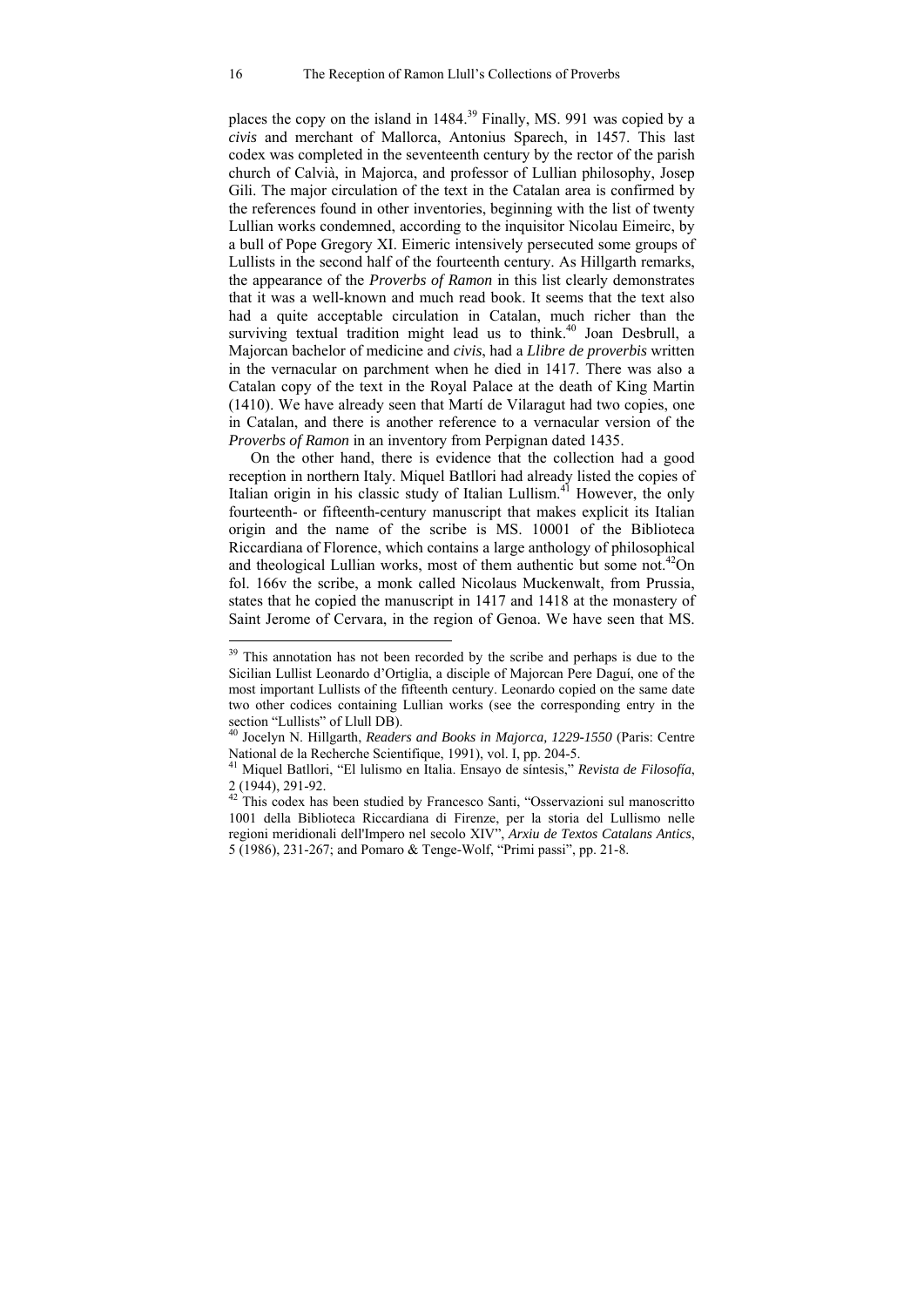337 of the same library was copied by a Catalan hand, but it is annotated by an Italian one of the early fifteenth century. There are two codices in the Canonici collection of the Bodleian Library in Oxford (MS. Canon. Misc. 299 and 332), copied in the fourteenth century, which come from Italy and were most probably compiled there. In fact, the first one shows an ex-libris in fol. 1r, now partially erased, probably of the fifteenth century: "Iste liber est monacorum congregationis sancte justine ordinis sancti benedicti deputatus  $[\dots]$ <sup>43</sup>. The current state of this annotation does not allow us to know exactly which of the abbeys of the congregation of Saint Justine possessed the manuscript, but at least it locates the codex in Italy in the late Middle Ages.<sup>44</sup> Another witness that was probably copied in Italy is MS. III, 116 [=2208] of the Biblioteca Marciana of Venice. It includes four Lullian works apart from the *Proverbs of Ramon*, all in Latin―the *Liber apostrophe* (1296), the *Liber super Psalmum "Quicumque vult"* (1288), the *Liber de amico et amato* (1283) and the *Disputatio quinque hominum sapientium* (1294)― and a non-Lullian item. In a catalogue of some Venetian libraries published in 1650 by Giacomo Filippo Tomasini, $45$  we find a mention of an identical codex containing exactly the same works, in the list of books located in the library of Sant'Antonio di Castello, a church built in the fourteenth century and demolished in 1810. This library was donated in 1523 by Domenico Grimani, patriarch of Aquileia (1497-1517) and son of the doge Antonio Grimani. Since most of the books of this library were destroyed in a fire that affected the church in  $1636<sup>46</sup>$  it is more likely that the codex described by Tomasini in the early seventeenth century was perhaps a copy of the Marciana manuscript. In any case, whether we have to identify the two manuscripts or not, it is almost certain that the surviving one was in Venice at least at the end of the fifteenth century. But we have to say that in the same period the *Proverbs of Ramon* had also travelled to Sicily,

<sup>&</sup>lt;sup>43</sup> This transcription comes from J.M Batista, "Catàlech de les obres lulianes d'Oxford," *Boletín de la Real Academia de Buenas Letras de Barcelona*, 8 (1915- 1916), 11-12.

 $44$  There is a similar note of ownership in MS. C.79 of the Biblioteca Capitulare of Padua. According to Pomaro & Tenge-Wolf, *Primi passi*, pp. 17-19, it comes from the monastery of Saint Justine of Padua.

<sup>45</sup> Giacomo Filippo Tomasini, *Bibliothecae venetae manuscriptae publicae et privatae, quibus diversi scriptores hactenus incogniti recensentur* (Udine: typis Nicolai Schiratti, 1650), 11.

<sup>46</sup> See Marino Zorzi, *La Libreria di San Marco. Libri, lettori, società nella Venezia dei Dogi* (Milan: Arnoldo Mondadori Editore, 1987), p. 103.